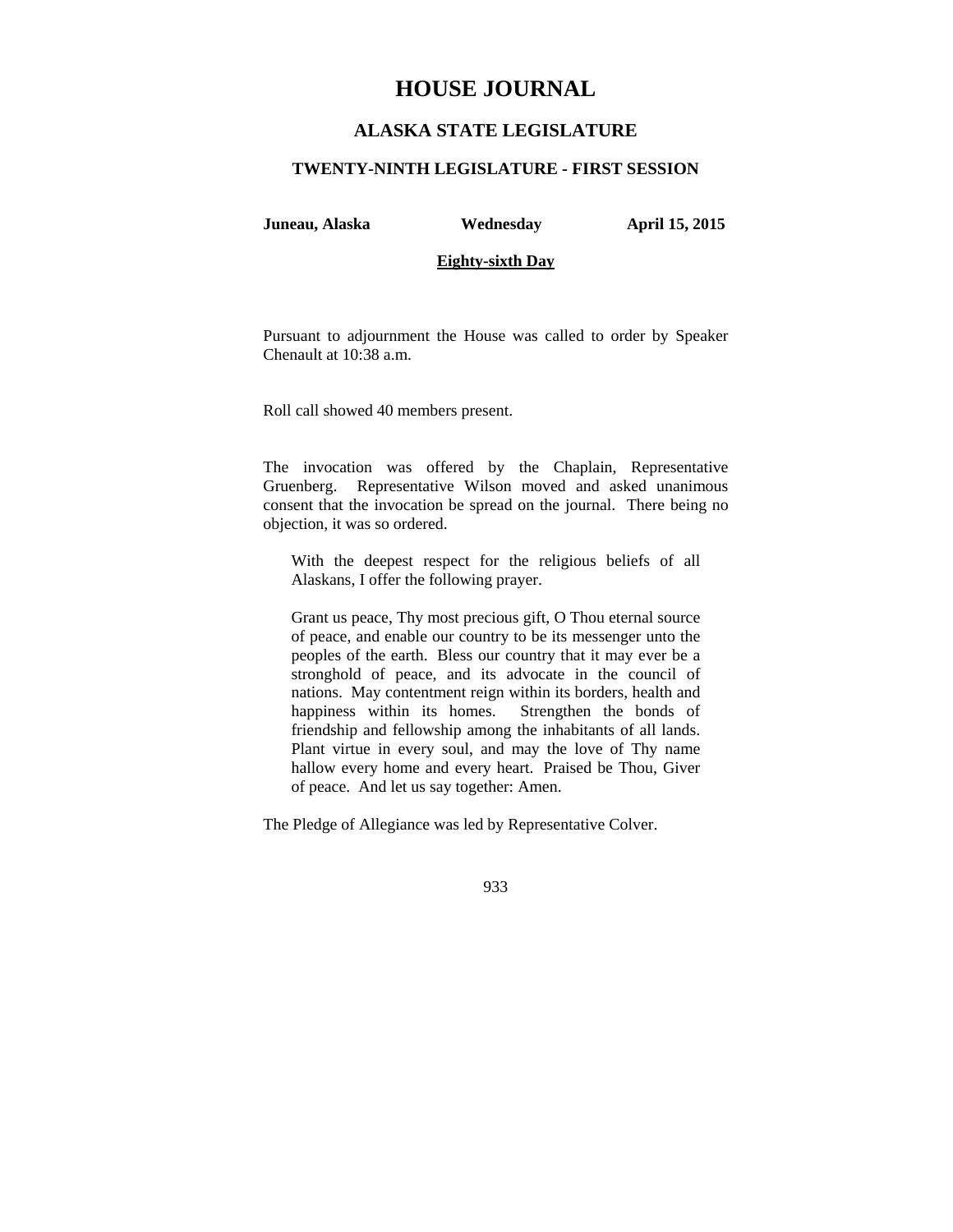## **CERTIFICATION OF THE JOURNAL**

Representative Millett moved and asked unanimous consent that the journal for the 85th legislative day be approved as certified by the Chief Clerk. There being no objection, it was so ordered.

#### **MESSAGES FROM THE GOVERNOR**

A letter dated April 14, 2015, was read stating the Governor withdraws the following name from legislative confirmation of appointment to the position noted, which had been referred to the Education Committee (page 254):

### **Board of Education and Early Development**

Esther Cox – Anchorage Appointed: 3/1/2010 Reappointed: 3/1/2015 Term Expires: 3/1/2020

### **MESSAGES FROM THE SENATE**

#### **HCR 3**

A message dated April 14, 2015, was read stating the Senate passed:

CS FOR HOUSE CONCURRENT RESOLUTION NO. 3(RLS) Urging the governor and the attorney general to pursue all legal and legislative options to open the coastal plain of the Arctic National Wildlife Refuge and areas of the Chukchi and Beaufort Seas to oil and gas exploration, development, and production.

with the following amendment, and it is transmitted for consideration:

## SENATE CS FOR CS FOR HOUSE CONCURRENT RESOLUTION NO. 3(JUD) am S

Urging the governor and the attorney general to pursue all legal and legislative options to open the coastal plain of the Arctic National Wildlife Refuge and areas of the Chukchi and Beaufort Seas to oil and gas exploration, development, and production; and urging the governor and the Legislative Budget and Audit Committee to work with the United States Congress to enact measures necessary to prevent President Barack Obama and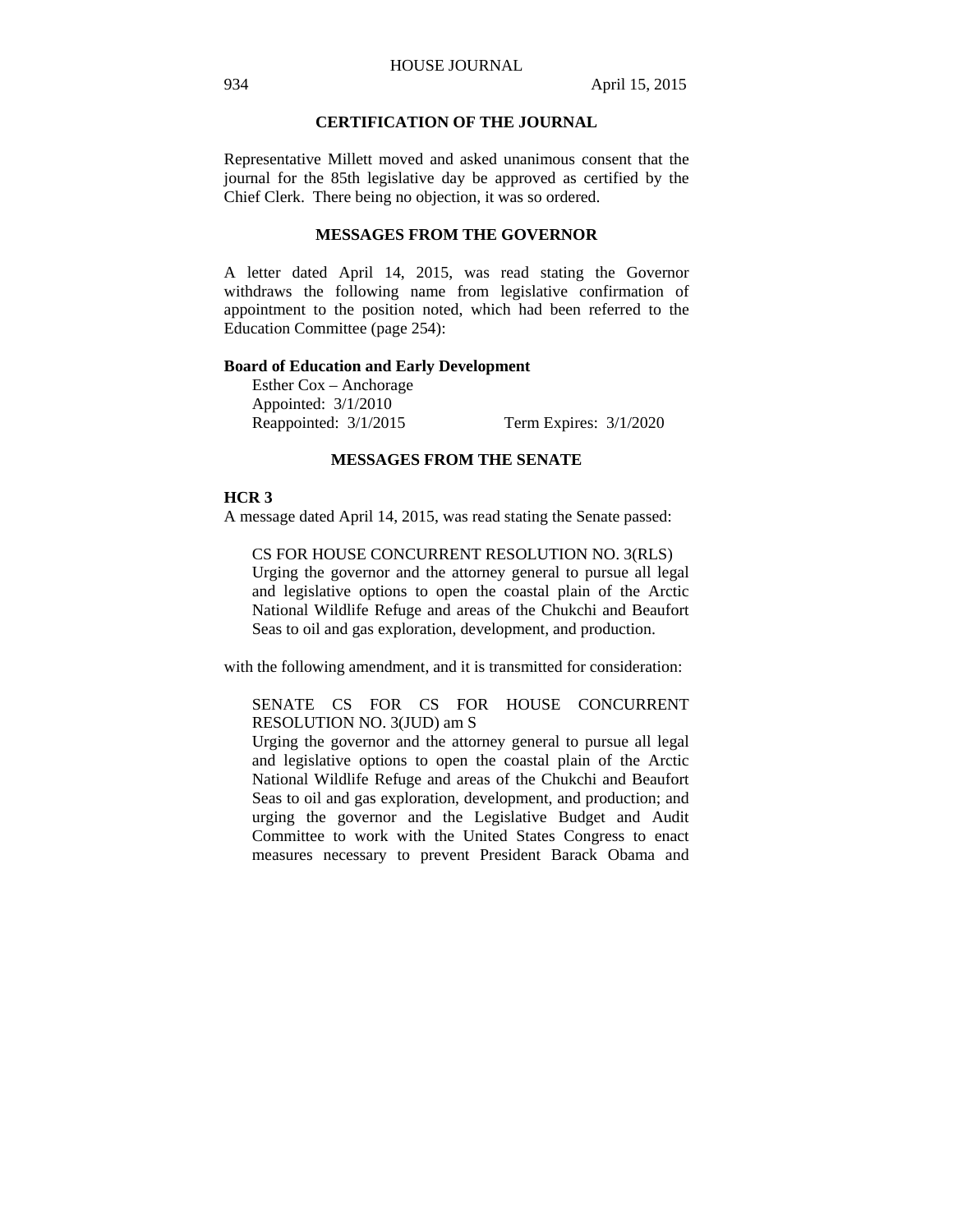federal agencies from implementing regulations that place landscape characteristic restrictions on the Arctic National Wildlife Refuge that are equivalent to the restrictions placed on land given a wilderness designation.

CSHCR 3(RLS) is under Unfinished Business.

#### **HB 5**

A message dated April 14, 2015, was read stating the Senate passed:

## HOUSE BILL NO. 5

"An Act relating to the persons who may be appointed conservators of a protected person."

with the following amendment, and it is transmitted for consideration:

#### SENATE CS FOR HOUSE BILL NO. 5(JUD)

"An Act relating to the persons who may be appointed guardians of incapacitated persons or conservators of protected persons."

(SCR 11 - title change resolution)

HB 5 is under Unfinished Business.

A message dated April 14, 2015, was read stating the Senate passed the following, and they are transmitted for consideration:

### **FIRST READING AND REFERENCE OF SENATE RESOLUTIONS**

#### **SCR 11**

SENATE CONCURRENT RESOLUTION NO. 11 by Senator MCGUIRE:

Suspending Rules 24(c), 35, 41(b), and 42(e), Uniform Rules of the Alaska State Legislature, concerning House Bill No. 5, relating to the persons who may be appointed conservators of a protected person.

was read the first time.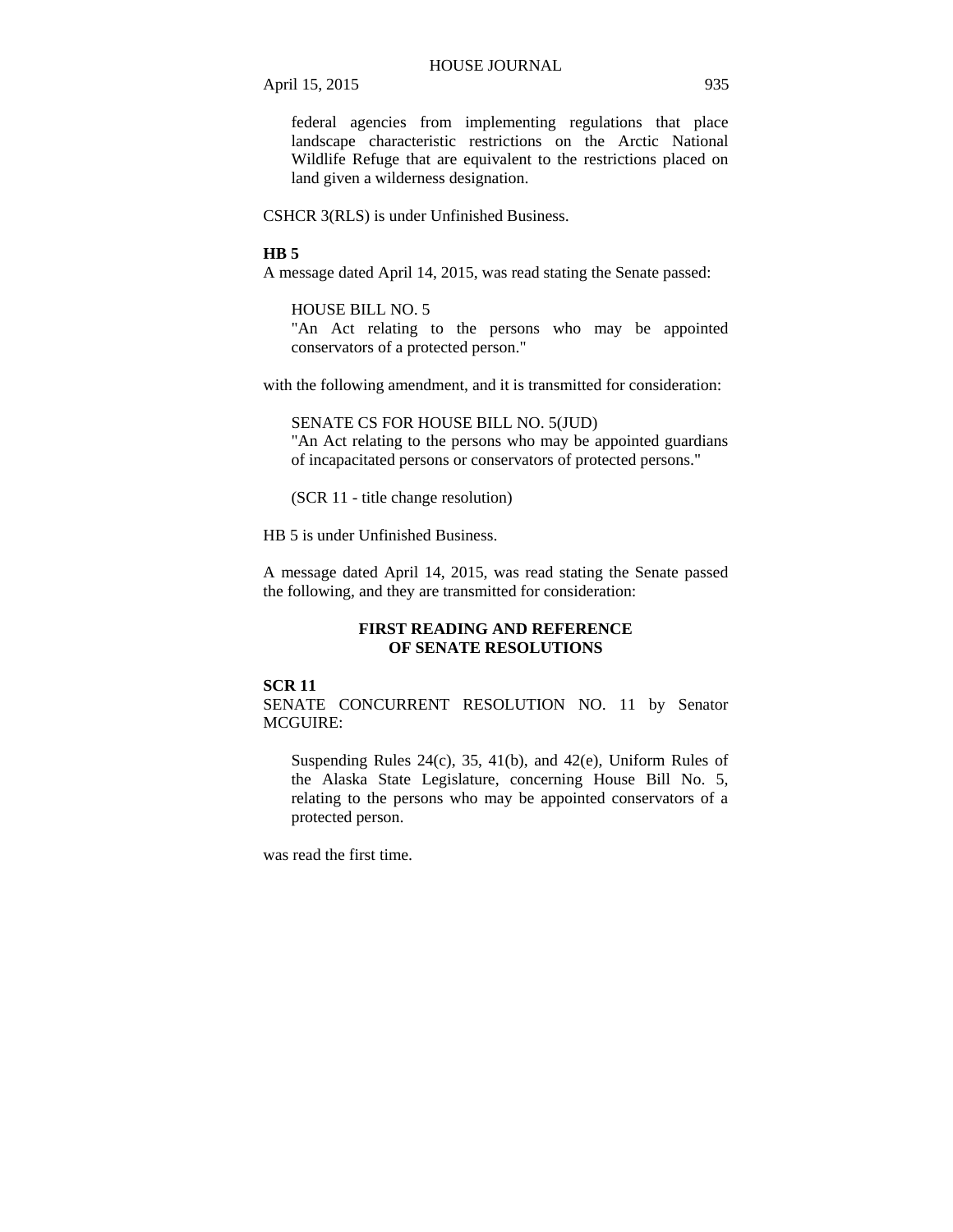### **FIRST READING AND REFERENCE OF SENATE BILLS**

## **SB 70**

CS FOR SENATE BILL NO. 70(FIN) by the Senate Finance Committee, entitled:

"An Act relating to exceptions from designation as a special purpose site under art. VIII, sec. 7 of the Constitution of the State of Alaska for portions of Denali State Park, Captain Cook State Recreation Area, Nancy Lake State Recreation Area, and Willow Creek State Recreation Area to allow leasing a right-of-way for a natural gas pipeline."

was read the first time and referred to the Resources Committee.

### **REPORTS OF STANDING COMMITTEES**

### **HB 27**

The Judiciary Committee considered:

### SPONSOR SUBSTITUTE FOR HOUSE BILL NO. 27

"An Act relating to the duties of the Department of Health and Social Services; relating to hearings on and plans for permanent placement of a child in need of aid; relating to school placement and transportation for children in foster care; relating to foster care transition programs; relating to emergency and temporary placement of a child in need of aid; relating to the confidentiality of information regarding child protection; and amending Rule 17.2, Alaska Child in Need of Aid Rules of Procedure."

and recommends it be replaced with:

## CS FOR SPONSOR SUBSTITUTE FOR HOUSE BILL NO. 27(JUD)

"An Act relating to the duties of the Department of Health and Social Services; relating to hearings on and plans for permanent placement of a child in need of aid; relating to school placement and transportation for children in foster care; relating to foster care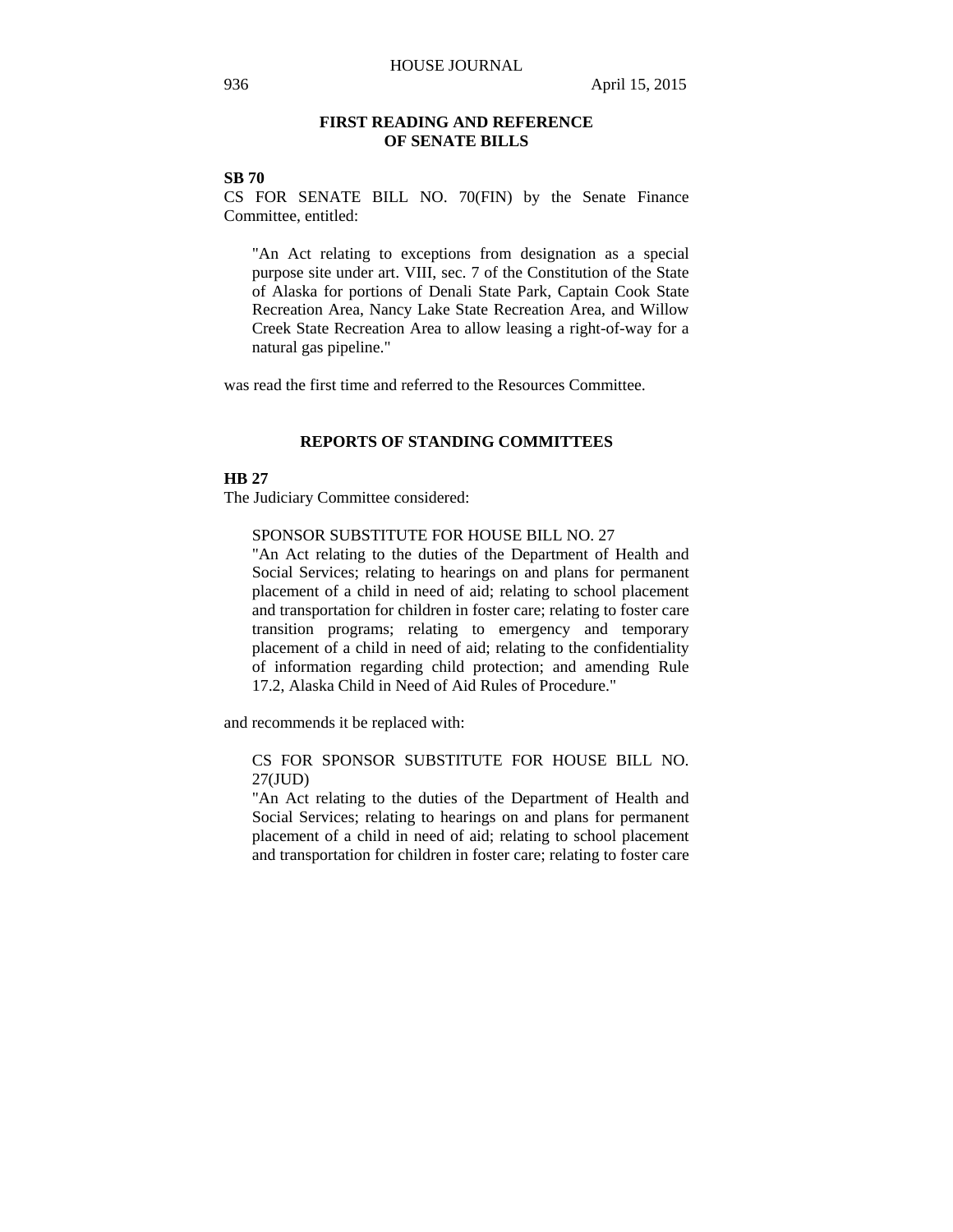transition programs; relating to emergency and temporary placement of a child in need of aid; relating to transitional living arrangements for children in foster care; and amending Rule 17.2, Alaska Child in Need of Aid Rules of Procedure."

The report was signed by Representative LeDoux, Chair, with the following individual recommendations:

Do pass (5): Claman, Lynn, Foster, Gruenberg, LeDoux

Amend (1): Keller

The following fiscal note(s) apply to CSSSHB 27(JUD):

1. Zero, Dept. of Health & Social Services

SSHB 27 was referred to the Rules Committee for placement on the calendar.

#### **HB 80**

The Finance Committee considered:

HOUSE BILL NO. 80

"An Act repealing the requirement for secondary students to take college and career readiness assessments."

The report was signed by Representative Thompson, Co-chair, with the following individual recommendations:

Do pass (5): Pruitt, Wilson, Gattis, Edgmon, Thompson

No recommendation (4): Guttenberg, Munoz, Gara, Saddler

Amend (1): Kawasaki

The following fiscal note(s) apply:

1. Fiscal, Dept. of Education & Early Development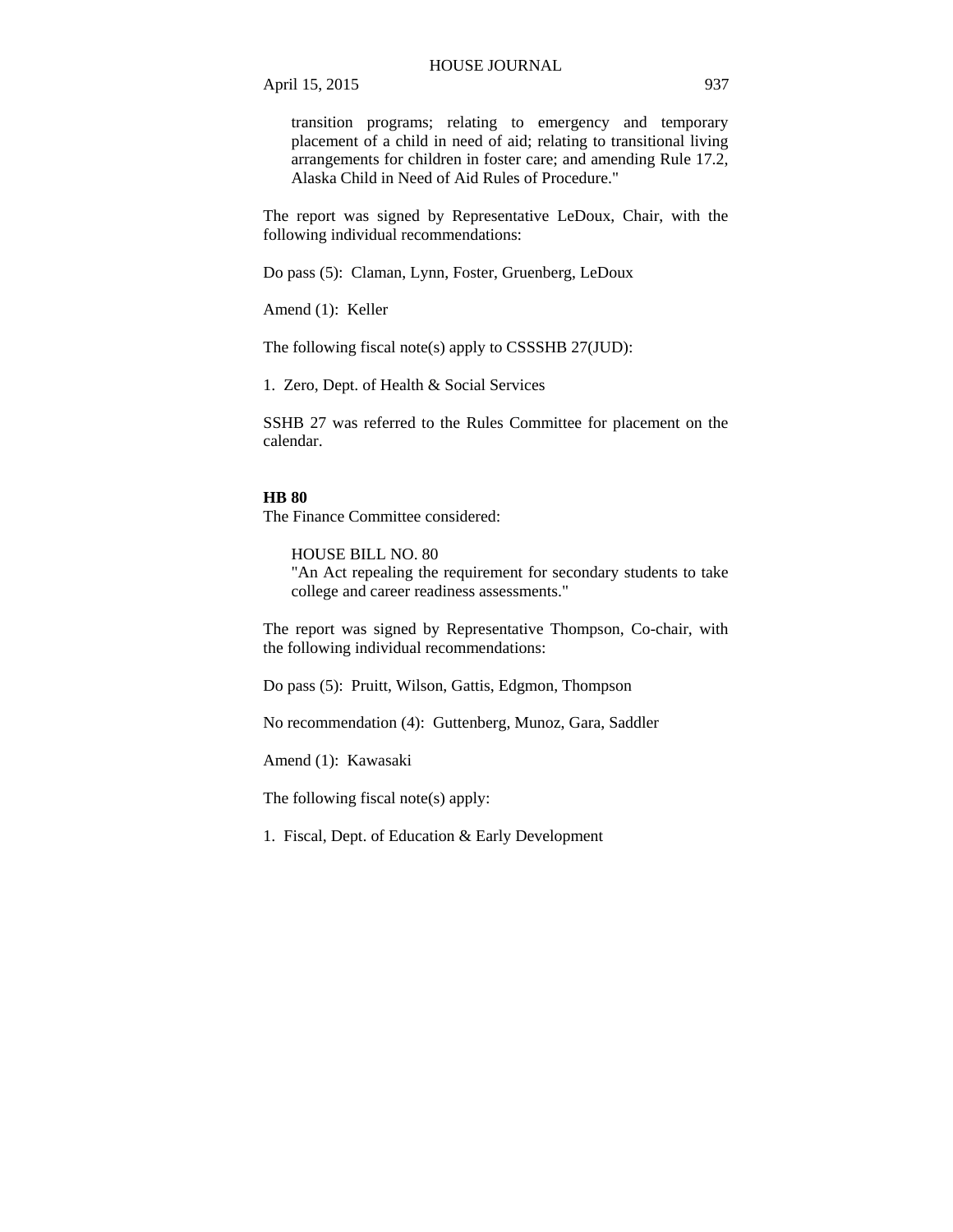HB 80 was referred to the Rules Committee for placement on the calendar.

#### **HB 105**

The Finance Committee considered:

HOUSE BILL NO. 105

"An Act relating to the programs and bonds of the Alaska Industrial Development and Export Authority; related to the financing authorization through the Alaska Industrial Development and Export Authority of a liquefied natural gas production plant and natural gas energy projects and distribution systems in the state; amending and repealing bond authorizations granted to the Alaska Industrial Development and Export Authority; and providing for an effective date."

and recommends it be replaced with:

## CS FOR HOUSE BILL NO. 105(FIN)

"An Act relating to the programs and bonds of the Alaska Industrial Development and Export Authority; relating to the Alaska Industrial Development and Export Authority sustainable energy transmission and supply development fund; requiring the Alaska Industrial Development and Export Authority to deliver to the legislature reports relating to the Interior energy project; relating to the financing authorization through the Alaska Industrial Development and Export Authority of a liquefied natural gas production plant and natural gas energy projects and distribution systems in the state; amending and repealing bond authorizations granted to the Alaska Industrial Development and Export Authority; authorizing the Alaska Industrial Development and Export Authority to issue bonds to finance the infrastructure and construction costs of the Sweetheart Lake hydroelectric project; authorizing the Alaska Industrial Development and Export Authority to issue bonds to finance the infrastructure and construction costs of rebuilding transmission between the Hope substation and Portage, rebuilding transmission between Powerline Pass to Indian, and the Eklutna hydroelectric transmission system upgrade project; relating to legislative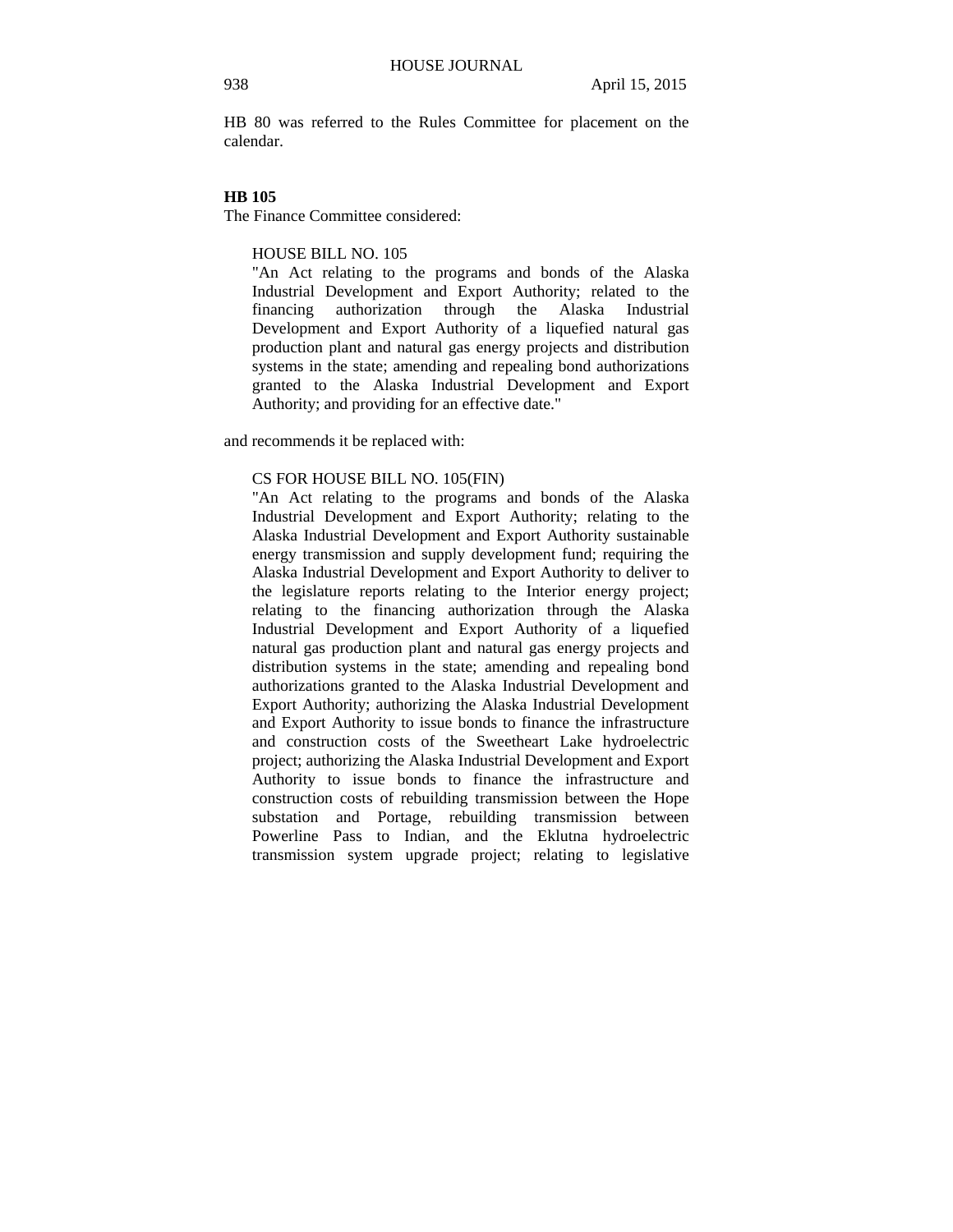approval for loans from the power project fund to the City of King Cove; and providing for an effective date."

The report was signed by Representative Thompson, Co-chair, with the following individual recommendations:

Do pass (7): Munoz, Edgmon, Kawasaki, Gara, Wilson, Guttenberg, Thompson

No recommendation (3): Gattis, Pruitt, Saddler

The following fiscal note(s) apply to CSHB 105(FIN):

1. Zero, Dept. of Commerce, Community, & Economic Development

HB 105 is on today's first supplemental calendar.

**SB 5**

The Judiciary Committee considered:

SENATE BILL NO. 5 "An Act relating to loss of income and valuing property for orders of restitution."

The report was signed by Representative LeDoux, Chair, with the following individual recommendations:

Do pass (4): Claman, Lynn, Keller, LeDoux

Amend (1): Gruenberg

The following fiscal note(s) apply:

- 1. Zero, Dept. of Administration
- 3. Zero, Dept. of Law
- 4. Zero, Dept. of Administration

SB 5 was referred to the Rules Committee for placement on the calendar.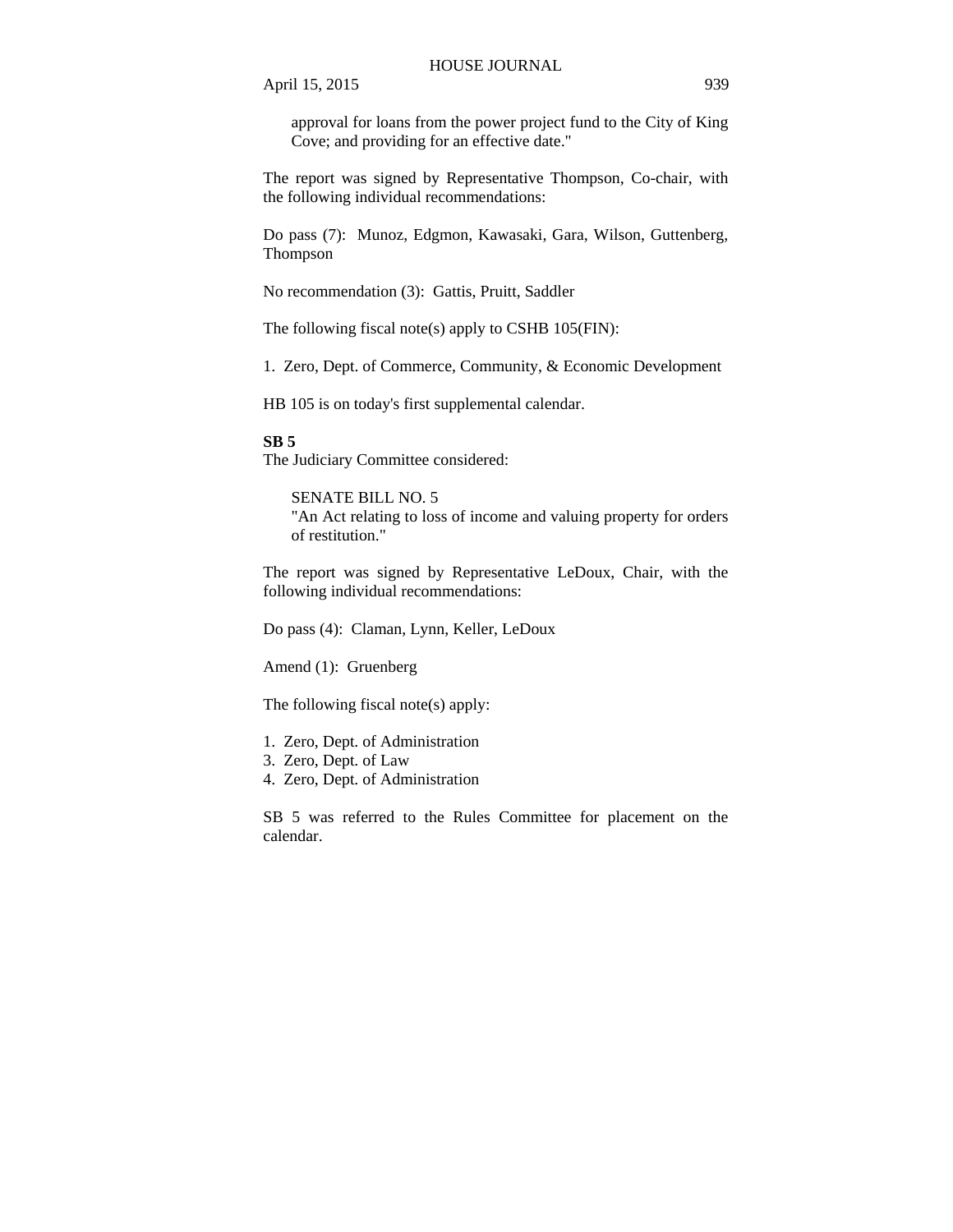## **REPORTS OF SPECIAL COMMITTEES**

The House Special Committee on Fisheries reviewed the qualifications of the following and recommends the appointments be forwarded to a joint session for consideration:

## Donald L. Stiles

as a member of the Fishermen's Fund Advisory & Appeals Council.

### Benjamin Brown Verne Rupright

as members of the Alaska Commercial Fisheries Entry Commission.

The report was signed by Representative Stutes, Chair; and Representatives Johnson, Ortiz, Foster, and Herron.

#### **SJR 13**

The Conference Committee considering CSSJR 13(RES) am H and CSSJR 13(RES) recommends the following be adopted:

#### CS FOR SENATE JOINT RESOLUTION NO. 13(RES)

Supporting oil and gas exploration and development on the outer continental shelf offshore of the state; opposing attempts to prohibit future oil and gas development in the Beaufort and the Chukchi Seas, including the Hanna Shoal area; and requesting that the federal Administration cease and desist from restrictions that adversely affect active or future leases in high petroleum potential areas in the Beaufort and Chukchi Seas, including the Hanna Shoal area.

The report was signed by Representatives Millett (Chair), Talerico, Gruenberg; and Senators Coghill (Chair), Giessel.

The report is under Unfinished Business.

## **INTRODUCTION OF CITATIONS**

The following citations were introduced and referred to the Rules Committee for placement on the calendar: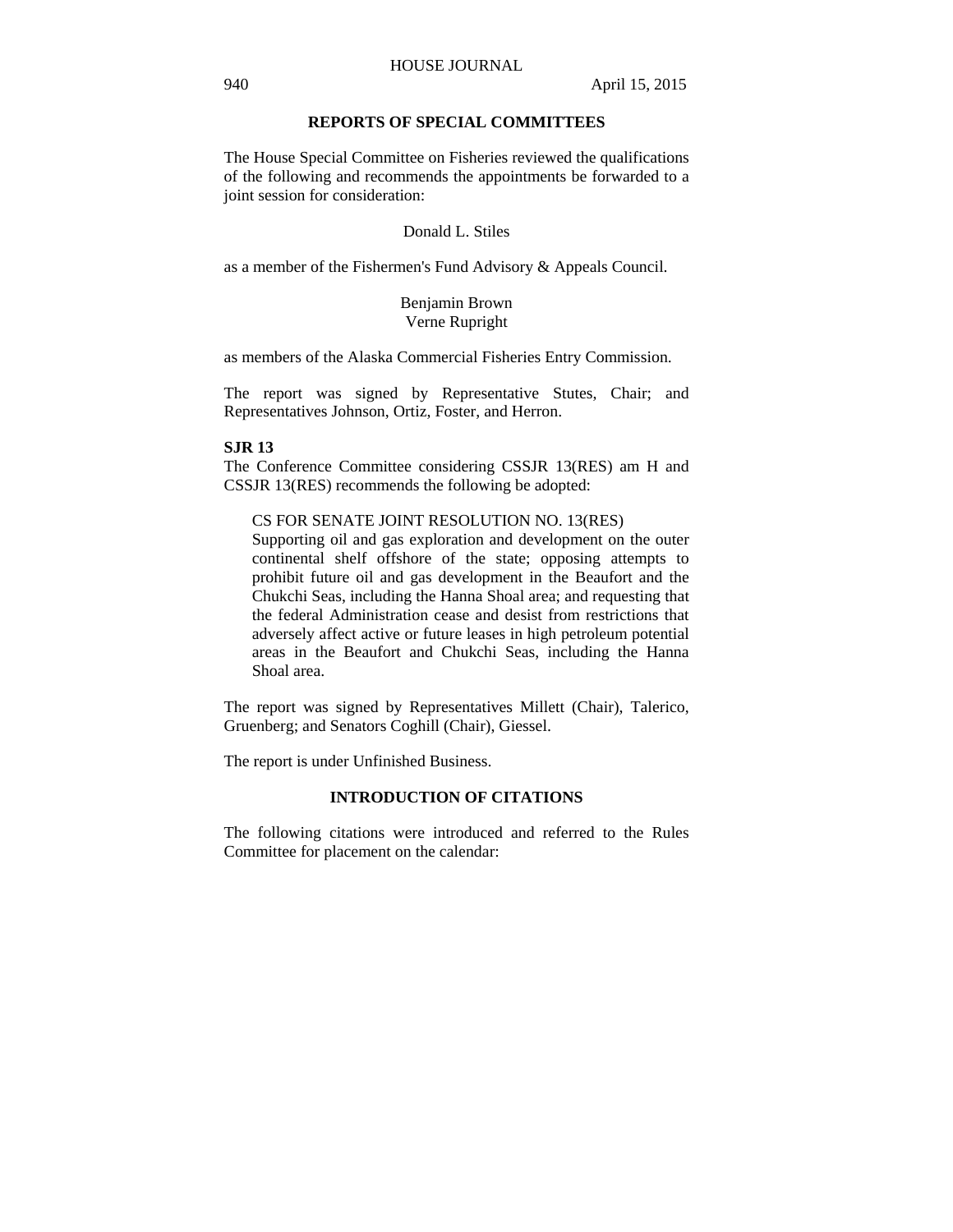#### HOUSE JOURNAL

April 15, 2015 941

Honoring - James Fields, 2015 2A Coach of the Year By Representatives Colver, Talerico; Senators Dunleavy, Bishop

Honoring - Kaleena Pysher By Representatives Tuck, Millett

Honoring - Ed Conway By Representative Kreiss-Tomkins

Honoring - Abe Aulbach By Representative Kreiss-Tomkins

Honoring - East High School Softball Team, 2014 Alaska State Champions By Representative Pruitt; Senator Giessel

Honoring - Jualani "Nani" Ostrom By Senators Meyer, Egan

Honoring - Joyce Anderson By Senator Gardner; Representative Tuck

Honoring - Filipino Community of Anchorage, Alaska Inc., 50th Annual Founders Day Banquet and Ball By Senator Meyer; Representative LeDoux

In Memoriam - Helen Mary "Kiksiuq" Pootoogooluk By Representative Foster; Senator Olson

In Memoriam - Merta S. Kiffer By Representative Ortiz; Senator Stedman

In Memoriam - Harlena Warford By Representative Kreiss-Tomkins

In Memoriam - Cheryl Jean Evan By Representative Kreiss-Tomkins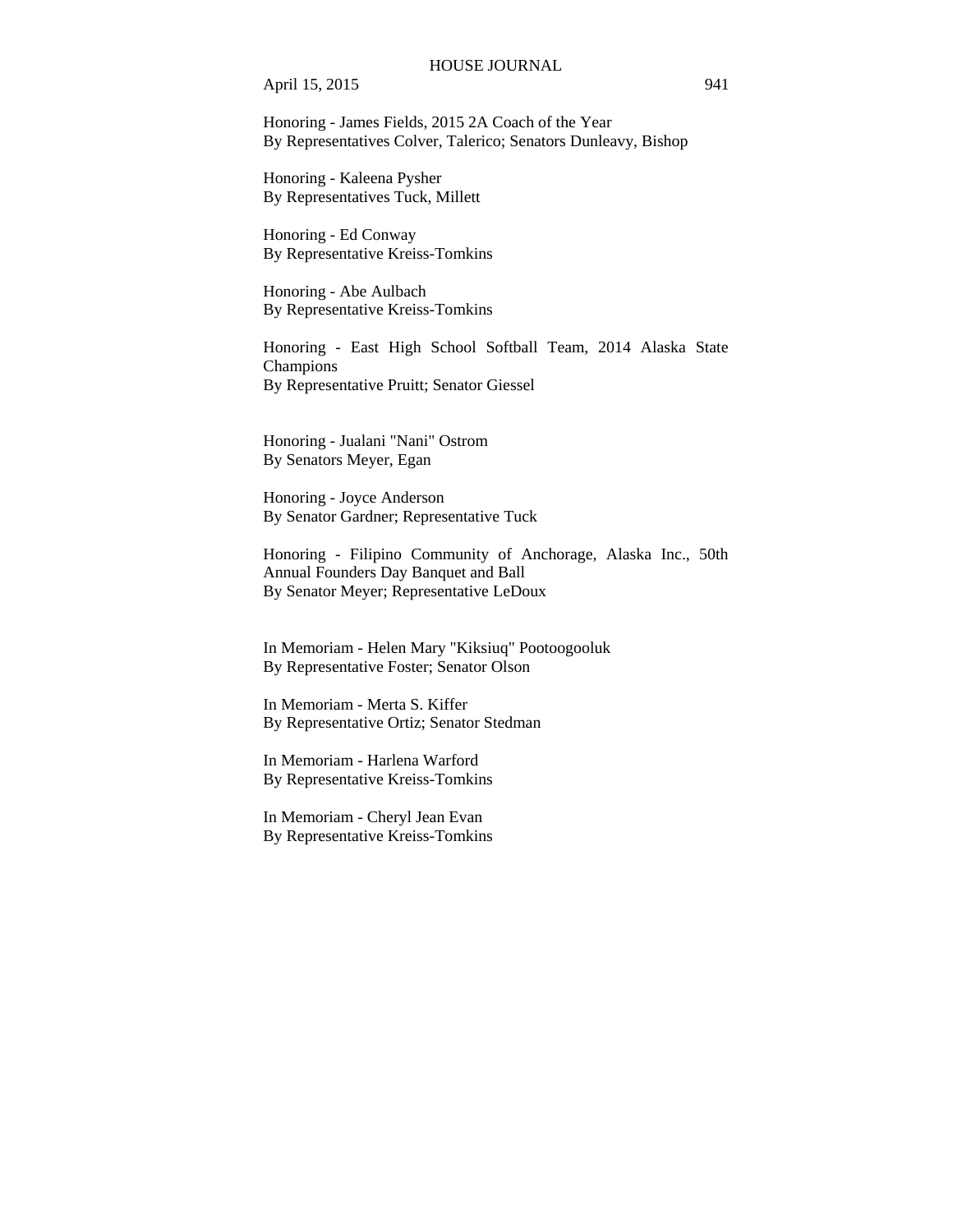In Memoriam - Gregory Mark Killinger By Representative Kreiss-Tomkins

In Memoriam - Agnes Johnson By Representative Kreiss-Tomkins

## **CONSIDERATION OF THE DAILY CALENDAR**

### **SECOND READING OF SENATE BILLS**

## **SB 19**

The following was read the second time:

CS FOR SENATE BILL NO. 19(CRA) "An Act relating to road service area boundary changes."

| with the: |  |
|-----------|--|
|-----------|--|

with the: **Journal Page** 

| CRA RPT 4DP 3NR | 680 |
|-----------------|-----|
| FN1: ZERO(DOT)  | 681 |

Representative Millett moved and asked unanimous consent that CSSB 19(CRA) be considered engrossed, advanced to third reading, and placed on final passage.

There was objection.

CSSB 19(CRA) will advance to third reading on tomorrow's calendar.

#### **SB 33**

The following was read the second time:

SENATE BILL NO. 33

"An Act relating to remittance of tire fees; and providing for an effective date."

| with the:                | Journal Page |  |
|--------------------------|--------------|--|
| FIN RPT HCS(FIN) 7DP 1NR | 890          |  |
| FN2: (REV)               | 891          |  |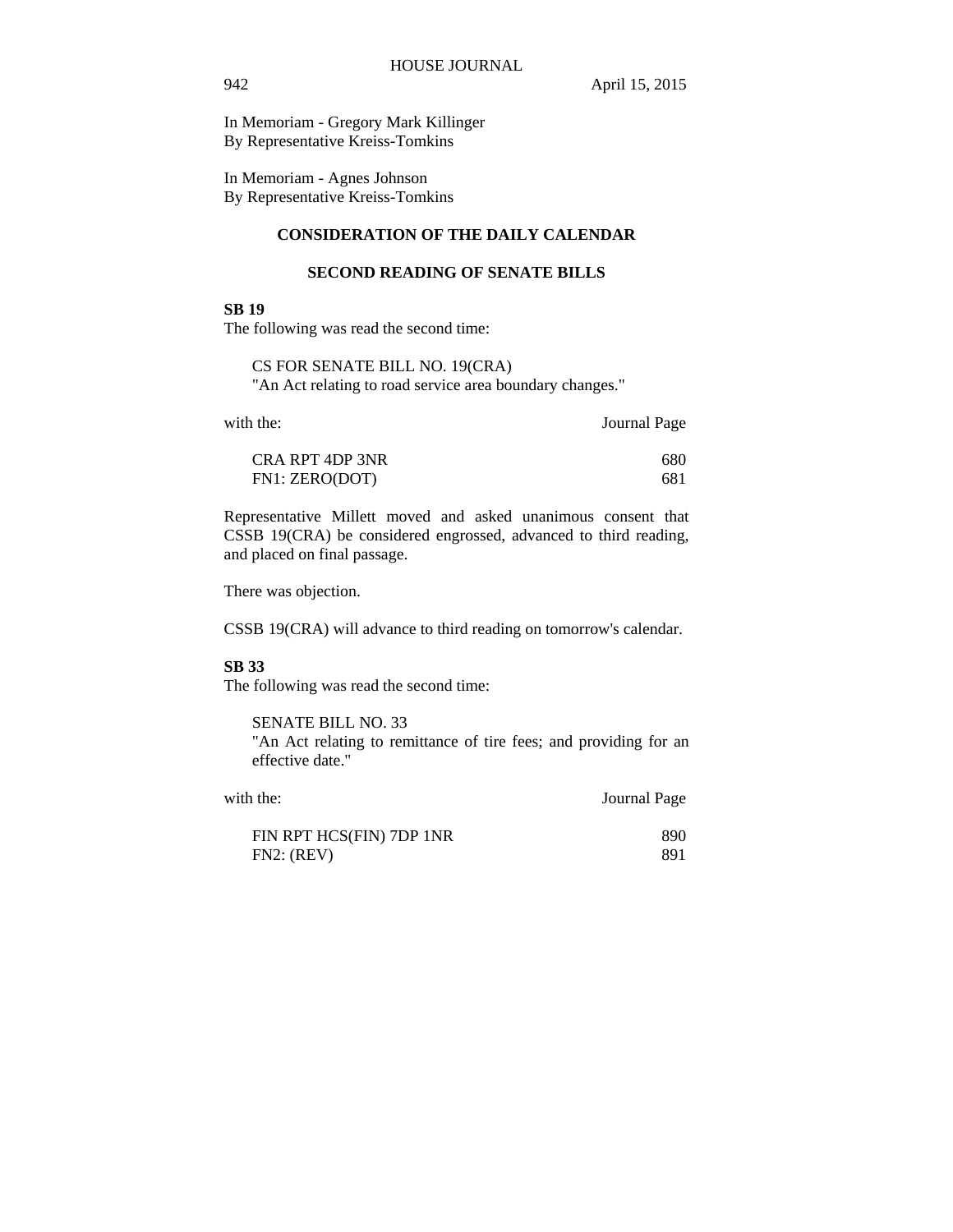Representative Millett moved and asked unanimous consent that the following committee substitute be adopted in lieu of the original bill:

HOUSE CS FOR SENATE BILL NO. 33(FIN) (same title)

There being no objection, it was so ordered.

Representative Millett moved and asked unanimous consent that HCS SB 33(FIN) be considered engrossed, advanced to third reading, and placed on final passage. There being no objection, it was so ordered.

HCS SB 33(FIN) was read the third time.

The question being: "Shall HCS SB 33(FIN) pass the House?" The roll was taken with the following result:

HCS SB 33(FIN) Third Reading Final Passage

#### **YEAS: 40 NAYS: 0 EXCUSED: 0 ABSENT: 0**

Yeas: Chenault, Claman, Colver, Drummond, Edgmon, Foster, Gara, Gattis, Gruenberg, Guttenberg, Hawker, Herron, Hughes, Johnson, Josephson, Kawasaki, Keller, Kito, Kreiss-Tomkins, LeDoux, Lynn, Millett, Munoz, Nageak, Neuman, Olson, Ortiz, Pruitt, Reinbold, Saddler, Seaton, Stutes, Talerico, Tarr, Thompson, Tilton, Tuck, Vazquez, Wilson, Wool

And so, HCS SB 33(FIN) passed the House.

Representative Millett moved and asked unanimous consent that the roll call on the passage of the bill be considered the roll call on the effective date clause. There being no objection, it was so ordered.

HCS SB 33(FIN) was referred to the Chief Clerk for engrossment.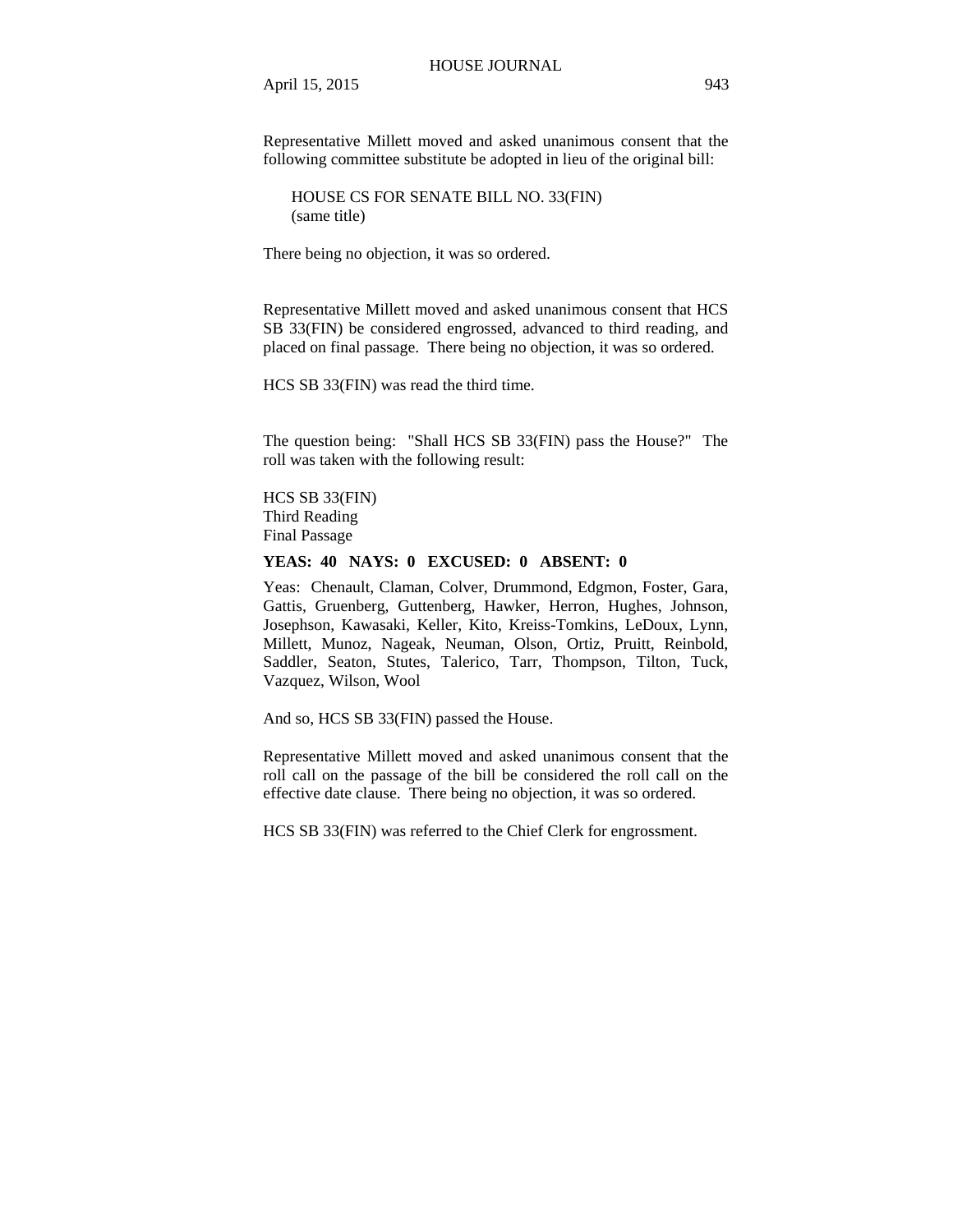## **THIRD READING OF HOUSE BILLS**

#### **HB 137**

The following, which was advanced to third reading from the April 14, 2015, calendar (page 924), was read the third time:

CS FOR HOUSE BILL NO. 137(FIN)

"An Act raising certain fees related to sport fishing, hunting, and trapping; relating to the fish and game fund; providing for the repeal of the sport fishing surcharge and sport fishing facility revenue bonds; replacing the permanent sport fishing, hunting, or trapping identification card for certain residents with an identification card valid for three years; relating to fish and game conservation decals; raising the age of eligibility for a sport fishing, hunting, or trapping license exemption for state residents; raising the age at which a state resident is required to obtain a license for sport fishing, hunting, or trapping; and providing for an effective date."

Representative Gruenberg moved and asked unanimous consent that CSHB 137(FIN) be returned to second reading for the specific purpose of considering Amendment No. 1. There being no objection, it was so ordered.

The Speaker stated that, without objection, CSHB 137(FIN) would be returned to second reading for all amendments.

Amendment No. 1 was offered by Representatives Gruenberg, Talerico, and Millett:

Page 10, line 21, following "physical": Insert "**or developmental**"

Page 11, line 4, following "physical" Insert "**or developmental**"

Representative Gruenberg moved and asked unanimous consent that Amendment No. 1 be adopted.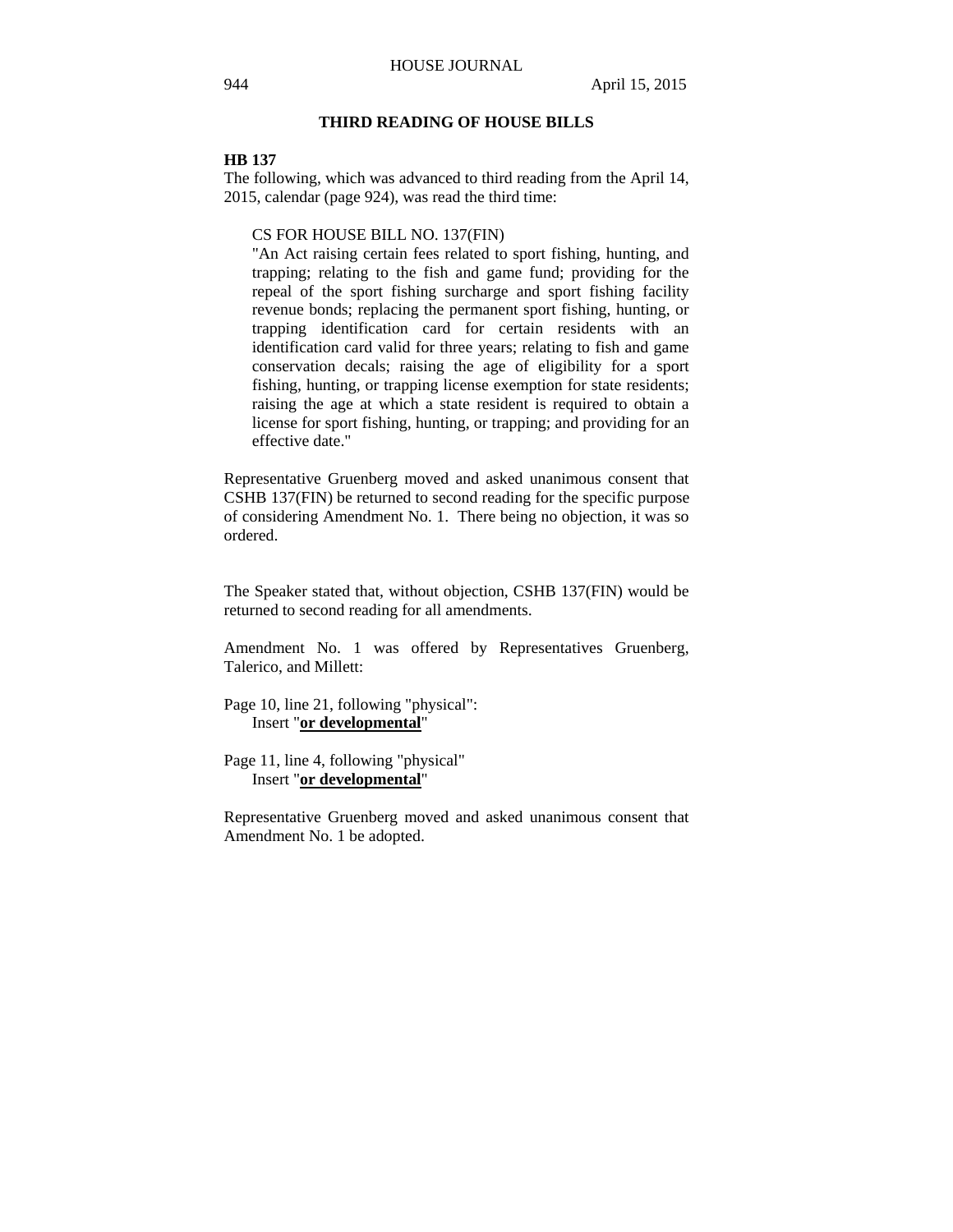Objection was heard and withdrawn. There being no further objection, Amendment No. 1 was adopted.

Amendment No. 2 was offered by Representative Ortiz:

Page 8, line 29: Delete "**15** [10]" Insert " $10$ "

Representative Ortiz moved and asked unanimous consent that Amendment No. 2 be adopted.

Representative Colver objected.

The question being: "Shall Amendment No. 2 be adopted?" The roll was taken with the following result:

CSHB 137(FIN) am Second Reading Amendment No. 2

## **YEAS: 9 NAYS: 30 EXCUSED: 0 ABSENT: 1**

Yeas: Claman, Drummond, Gara, Guttenberg, Josephson, Kreiss-Tomkins, Ortiz, Tarr, Tuck

Nays: Chenault, Colver, Edgmon, Foster, Gattis, Hawker, Herron, Hughes, Johnson, Kawasaki, Keller, Kito, LeDoux, Lynn, Millett, Munoz, Nageak, Neuman, Olson, Pruitt, Reinbold, Saddler, Seaton, Stutes, Talerico, Thompson, Tilton, Vazquez, Wilson, Wool

Absent: Gruenberg

And so, Amendment No. 2 was not adopted.

CSHB 137(FIN) am was automatically in third reading.

Amendment No. 3 (title amendment) was offered by Representatives Gruenberg and Talerico:

Page 1, line 5, following "**three years;**" Insert "**relating to hunting and fishing by proxy;**"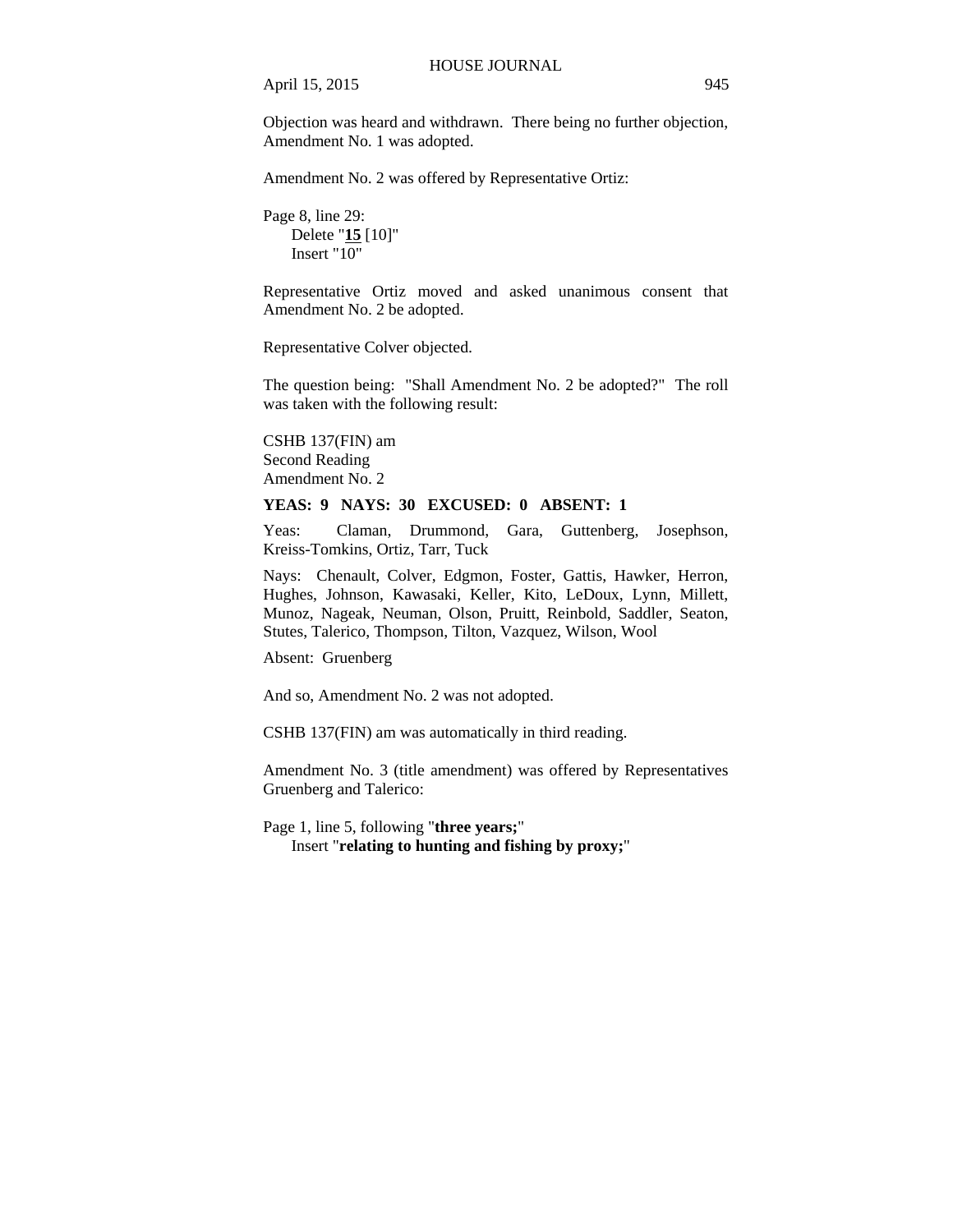Representative Gruenberg moved and asked unanimous consent that Amendment No. 3 be adopted. There being no objection, it was so ordered, and the new title follows:

CS FOR HOUSE BILL NO. 137(FIN) am

"An Act raising certain fees related to sport fishing, hunting, and trapping; relating to the fish and game fund; providing for the repeal of the sport fishing surcharge and sport fishing facility revenue bonds; replacing the permanent sport fishing, hunting, or trapping identification card for certain residents with an identification card valid for three years; relating to hunting and fishing by proxy; relating to fish and game conservation decals; raising the age of eligibility for a sport fishing, hunting, or trapping license exemption for state residents; raising the age at which a state resident is required to obtain a license for sport fishing, hunting, or trapping; and providing for an effective date."

Representatives Gruenberg and Lynn moved and asked unanimous consent that they be allowed to abstain from voting because of a conflict of interest. Objection was heard, and the members were required to vote.

The Speaker stated that many members may have a perceived conflict of interest and ruled that all members were required to vote.

The question being: "Shall CSHB 137(FIN) am pass the House?" The roll was taken with the following result:

CSHB 137(FIN) am Third Reading Final Passage

### **YEAS: 33 NAYS: 7 EXCUSED: 0 ABSENT: 0**

Yeas: Chenault, Claman, Colver, Edgmon, Foster, Gattis, Gruenberg, Hawker, Herron, Hughes, Johnson, Keller, Kito, Kreiss-Tomkins, LeDoux, Lynn, Millett, Munoz, Nageak, Neuman, Olson, Pruitt, Reinbold, Saddler, Seaton, Stutes, Talerico, Tarr, Thompson, Tilton, Vazquez, Wilson, Wool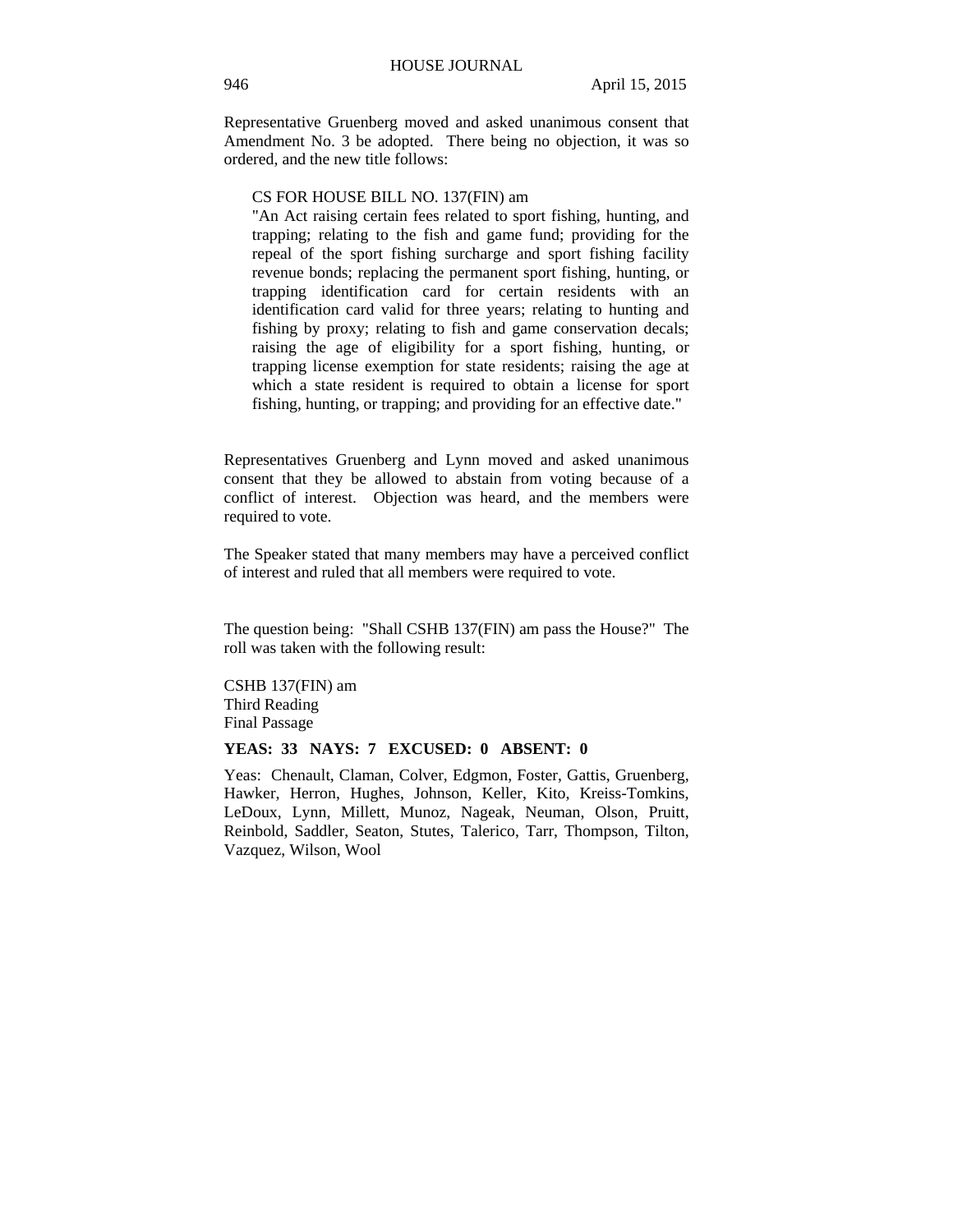Nays: Drummond, Gara, Guttenberg, Josephson, Kawasaki, Ortiz, Tuck

And so, CSHB 137(FIN) am passed the House.

Representative Millett moved and asked unanimous consent that the roll call on the passage of the bill be considered the roll call on the effective date clause. There being no objection, it was so ordered.

The following letter of intent for CSHB 137(FIN) am was offered by Representative Colver:

"It is the intent of the Alaska State Legislature that the increase in nonresident harvest permit fees for Dall sheep are to be used for management of the resource, which has seen a long-term statewide population decline.

The legislature intends that the Alaska Department of Fish and Game perform research to address declining populations of Dall sheep and make recommendations to the Board of Game to implement conservation measures for Dall sheep."

Representative Colver moved and asked unanimous consent that the House adopt the letter of intent.

Representative Kito objected.

The question being: "Shall the House adopt the letter of intent?" The roll was taken with the following result:

CSHB 137(FIN) am Letter of Intent

#### **YEAS: 20 NAYS: 20 EXCUSED: 0 ABSENT: 0**

Yeas: Chenault, Colver, Foster, Herron, Josephson, Kawasaki, Keller, LeDoux, Lynn, Millett, Nageak, Neuman, Pruitt, Reinbold, Saddler, Seaton, Talerico, Thompson, Vazquez, Wool

Nays: Claman, Drummond, Edgmon, Gara, Gattis, Gruenberg, Guttenberg, Hawker, Hughes, Johnson, Kito, Kreiss-Tomkins, Munoz, Olson, Ortiz, Stutes, Tarr, Tilton, Tuck, Wilson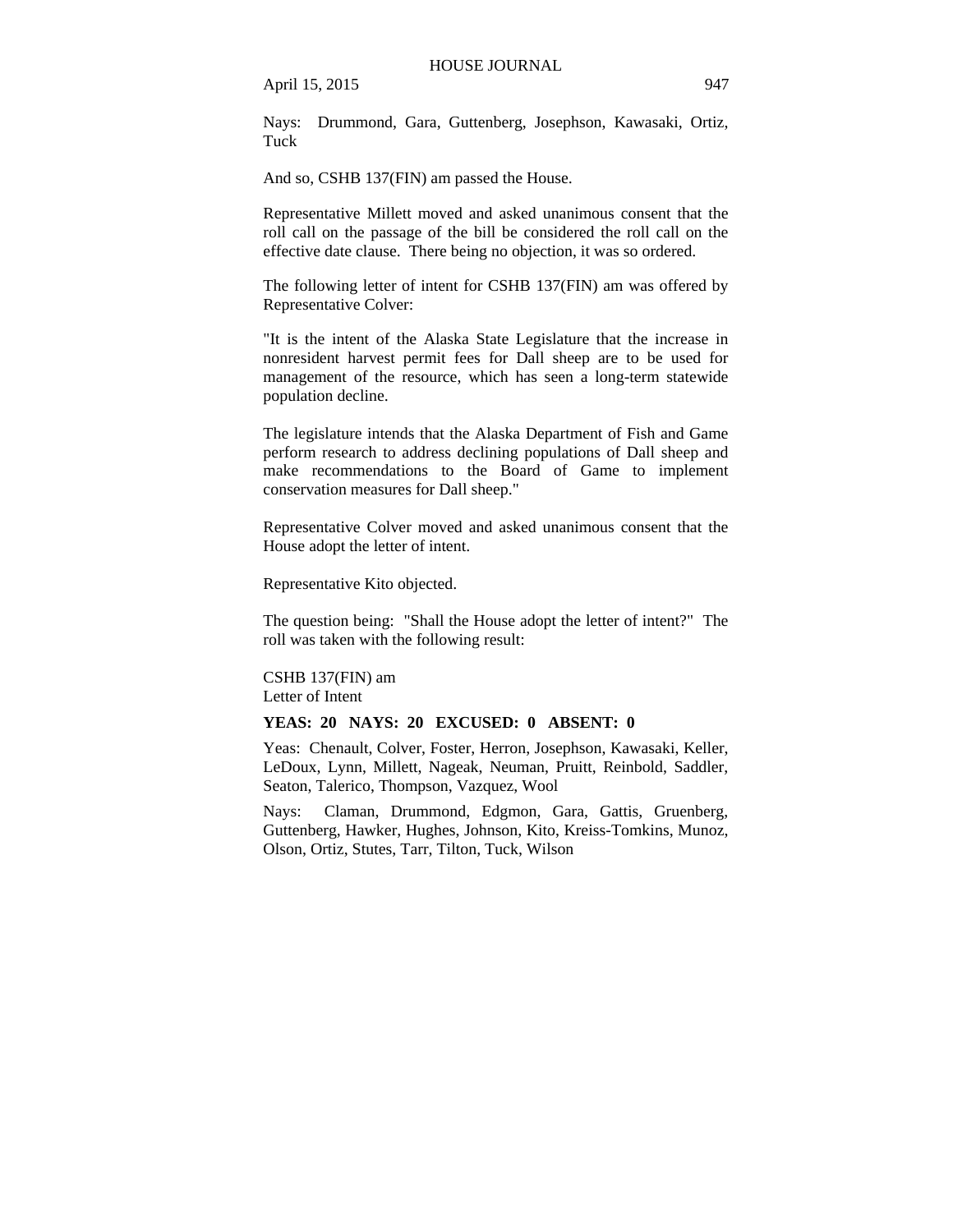Neuman changed from "Nay" to "Yea".

And so, the letter of intent was not adopted.

Representative Gara gave notice of reconsideration of the vote on CSHB 137(FIN) am.

Representative Gara moved and asked unanimous consent that reconsideration of CSHB 137(FIN) am be taken up on the same day.

There was objection.

Representative Gara moved and asked unanimous consent to withdraw the motion. There being no objection, it was so ordered.

Representative Gara withdrew his notice of reconsideration of the vote on CSHB 137(FIN) am.

CSHB 137(FIN) am was referred to the Chief Clerk for engrossment.

#### **HB 176**

The following, which was advanced to third reading from the April 14, 2015, calendar (page 925), was read the third time:

CS FOR HOUSE BILL NO. 176(FIN) "An Act repealing state employee salary schedule increases; and providing for an effective date."

Representative Keller moved and asked unanimous consent that he be allowed to abstain from voting because of a conflict of interest. Objection was heard, and Representative Keller was required to vote.

The Speaker stated that the House would stand at ease until 1:15 p.m.; and so, the House stood at ease at 12:44 p.m.

## **AFTER AT EASE**

The Speaker called the House back to order at 1:40 p.m.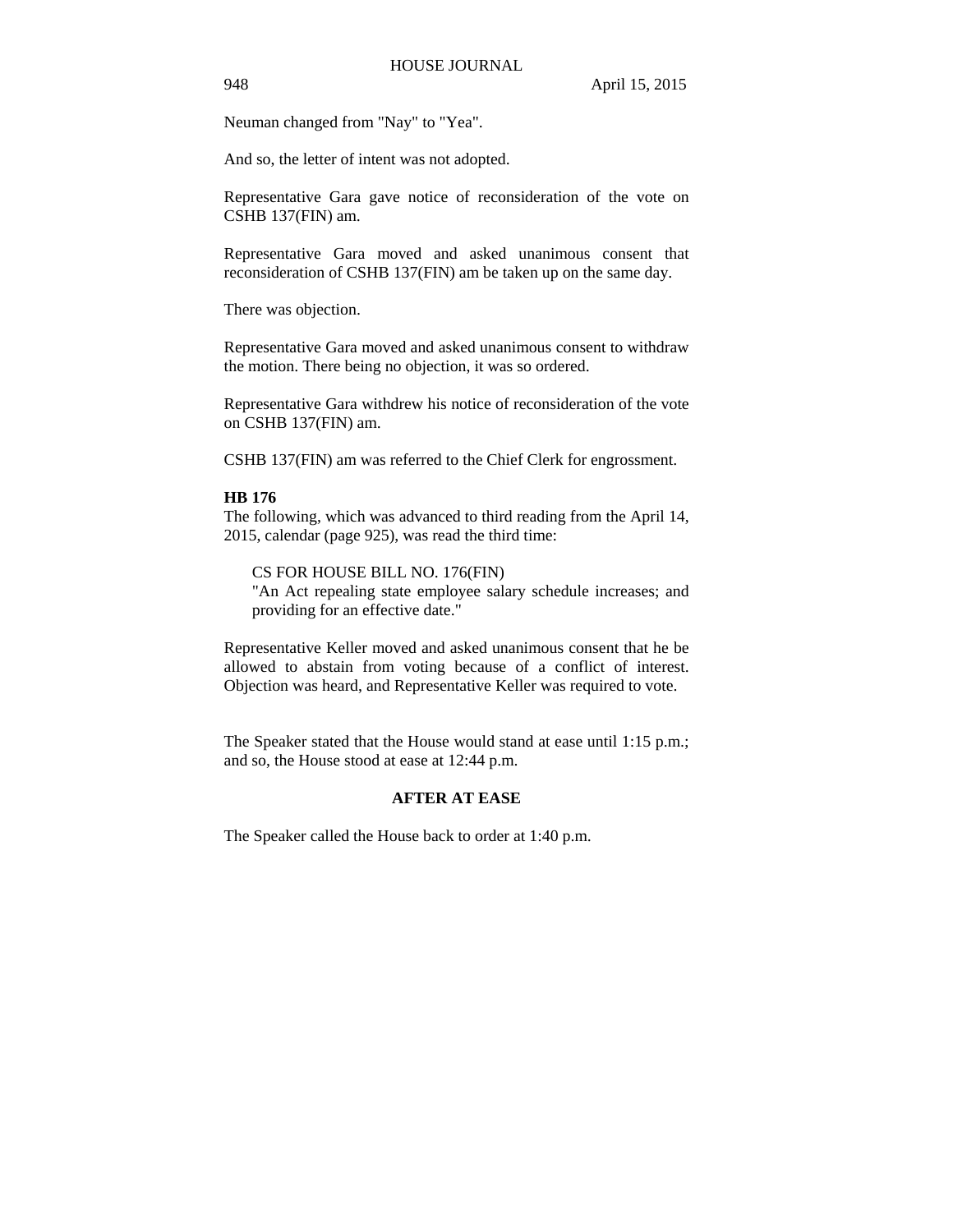### **THIRD READING OF HOUSE BILLS**

(continued)

### **HB 176**

CSHB 176(FIN) was before the House in third reading.

The question being: "Shall CSHB 176(FIN) pass the House?" The roll was taken with the following result:

CSHB 176(FIN) Third Reading Final Passage

### **YEAS: 21 NAYS: 19 EXCUSED: 0 ABSENT: 0**

Yeas: Chenault, Colver, Gattis, Herron, Hughes, Johnson, Lynn, Millett, Nageak, Neuman, Olson, Pruitt, Reinbold, Saddler, Seaton, Stutes, Talerico, Thompson, Tilton, Vazquez, Wilson

Nays: Claman, Drummond, Edgmon, Foster, Gara, Gruenberg, Guttenberg, Hawker, Josephson, Kawasaki, Keller, Kito, Kreiss-Tomkins, LeDoux, Munoz, Ortiz, Tarr, Tuck, Wool

And so, CSHB 176(FIN) passed the House.

Representative Millett moved the effective date clause.

The question being: "Shall the effective date clause be adopted?" The roll was taken with the following result:

CSHB 176(FIN) Third Reading Effective Date

### **YEAS: 27 NAYS: 13 EXCUSED: 0 ABSENT: 0**

Yeas: Chenault, Colver, Edgmon, Foster, Gattis, Hawker, Herron, Hughes, Johnson, Keller, LeDoux, Lynn, Millett, Munoz, Nageak, Neuman, Olson, Pruitt, Reinbold, Saddler, Seaton, Stutes, Talerico, Thompson, Tilton, Vazquez, Wilson

Nays: Claman, Drummond, Gara, Gruenberg, Guttenberg, Josephson, Kawasaki, Kito, Kreiss-Tomkins, Ortiz, Tarr, Tuck, Wool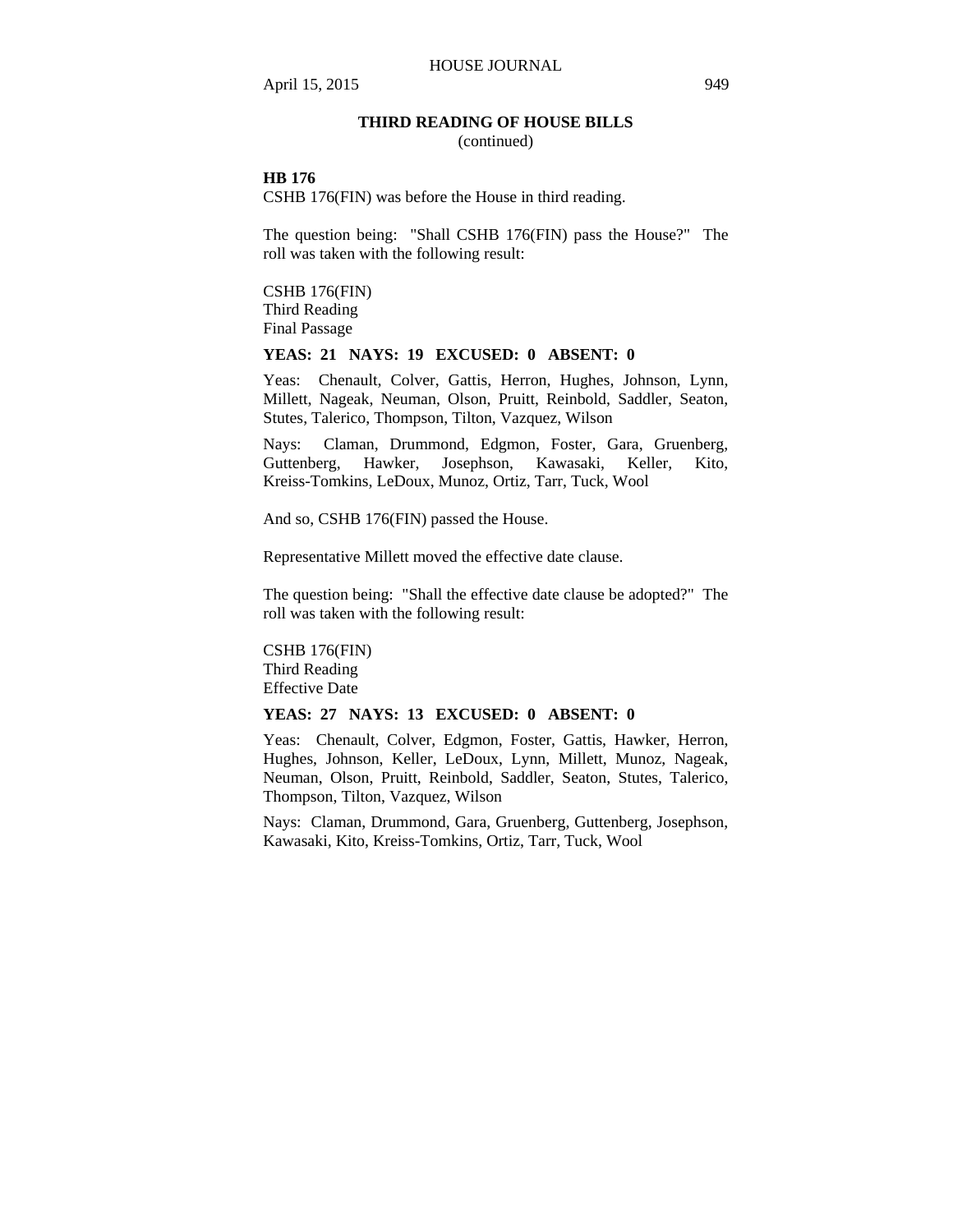And so, the effective date clause was adopted.

Representative Millett gave notice of reconsideration of the vote on CSHB 176(FIN).

#### **LEGISLATIVE CITATIONS**

Representative Millett moved and asked unanimous consent that the House approve the citations on the calendar. There being no objection, the following citations were approved and sent to enrolling:

#### Honoring - Marianne Mahon

By Representatives Gara, Drummond, Chenault, Claman, Colver, Edgmon, Foster, Gattis, Gruenberg, Guttenberg, Hawker, Herron, Hughes, Johnson, Josephson, Kawasaki, Keller, Kito, Kreiss-Tomkins, LeDoux, Lynn, Millett, Munoz, Nageak, Neuman, Olson, Ortiz, Pruitt, Saddler, Seaton, Stutes, Talerico, Tarr, Thompson, Tilton, Tuck, Vazquez, Wilson, Wool

Honoring - House Sergeant-At-Arms, House Assistant Sergeant-At-Arms, House Pages

By Representatives Johnson, Chenault, Claman, Colver, Drummond, Edgmon, Foster, Gara, Gattis, Gruenberg, Guttenberg, Hawker, Herron, Hughes, Josephson, Kawasaki, Keller, Kito, Kreiss-Tomkins, LeDoux, Lynn, Millett, Munoz, Nageak, Neuman, Olson, Ortiz, Pruitt, Reinbold, Saddler, Seaton, Stutes, Talerico, Tarr, Thompson, Tilton, Tuck, Vazquez, Wilson, Wool

#### Honoring - Fairbanks Thai Restaurants

By Representatives Kawasaki, Wool, Chenault, Claman, Colver, Drummond, Edgmon, Foster, Gara, Gattis, Gruenberg, Guttenberg, Hawker, Herron, Hughes, Johnson, Josephson, Keller, Kito, Kreiss-Tomkins, LeDoux, Lynn, Millett, Munoz, Nageak, Neuman, Olson, Ortiz, Pruitt, Saddler, Seaton, Stutes, Talerico, Tarr, Thompson, Tilton, Tuck, Vazquez, Wilson

Honoring - 49th State Street Rodders Club

By Representatives Hughes, Colver, Gattis, Keller, Neuman, Tilton, Chenault, Claman, Drummond, Edgmon, Foster, Gara, Gruenberg, Guttenberg, Hawker, Herron, Johnson, Josephson, Kawasaki, Kito,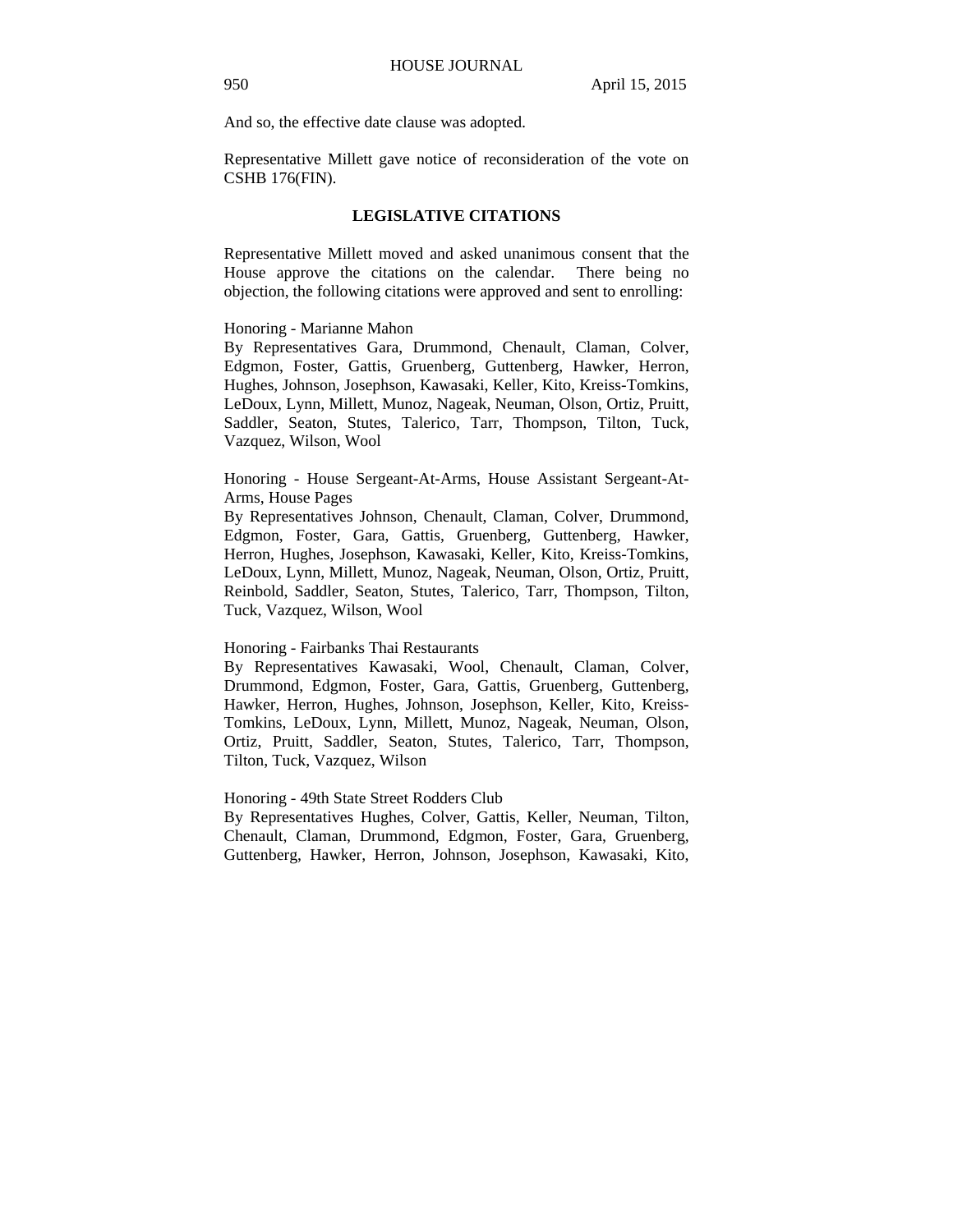Kreiss-Tomkins, LeDoux, Lynn, Millett, Munoz, Nageak, Olson, Ortiz, Pruitt, Saddler, Seaton, Stutes, Talerico, Tarr, Thompson, Tuck, Vazquez, Wilson, Wool; Senators Stoltze, Dunleavy, Huggins

Honoring - Dallas and Mitch Seavey

By Senators Dunleavy, Huggins, Stoltze; Representatives Keller, Hughes, Tilton, Gattis, Neuman, Colver, Chenault, Claman, Drummond, Edgmon, Foster, Gara, Gruenberg, Guttenberg, Hawker, Herron, Johnson, Josephson, Kawasaki, Kito, Kreiss-Tomkins, LeDoux, Lynn, Millett, Munoz, Nageak, Olson, Ortiz, Pruitt, Reinbold, Saddler, Seaton, Stutes, Talerico, Tarr, Thompson, Tuck, Vazquez, Wilson, Wool

Honoring - Sidney C. Huntington on the Occasion of His 100th **Birthday** 

By Senator Olson; Representatives Foster, Chenault, Claman, Colver, Drummond, Edgmon, Gara, Gattis, Gruenberg, Guttenberg, Hawker, Herron, Hughes, Johnson, Josephson, Kawasaki, Keller, Kito, Kreiss-Tomkins, LeDoux, Lynn, Millett, Munoz, Nageak, Neuman, Olson, Ortiz, Pruitt, Reinbold, Saddler, Seaton, Stutes, Talerico, Tarr, Thompson, Tilton, Tuck, Vazquez, Wilson, Wool

### Honoring - Huslia - 2015 Iditarod Golden Clipboard Award

By Senator Olson; Representatives Foster, Chenault, Claman, Colver, Drummond, Edgmon, Gara, Gattis, Gruenberg, Guttenberg, Hawker, Herron, Hughes, Johnson, Josephson, Kawasaki, Keller, Kito, Kreiss-Tomkins, LeDoux, Lynn, Millett, Munoz, Nageak, Neuman, Olson, Ortiz, Pruitt, Saddler, Seaton, Stutes, Talerico, Tarr, Thompson, Tilton, Tuck, Vazquez, Wilson, Wool

#### In Memoriam - Richard Zimmer

By Representatives Claman, Gara, Chenault, Colver, Drummond, Edgmon, Foster, Gattis, Gruenberg, Guttenberg, Hawker, Herron, Hughes, Johnson, Josephson, Kawasaki, Keller, Kito, Kreiss-Tomkins, LeDoux, Lynn, Millett, Munoz, Nageak, Neuman, Olson, Ortiz, Pruitt, Saddler, Seaton, Stutes, Talerico, Tarr, Thompson, Tilton, Tuck, Vazquez, Wilson, Wool

In Memoriam - Minister Cheryl A. Forrest

By Representatives Gara, Chenault, Claman, Colver, Drummond, Edgmon, Foster, Gattis, Gruenberg, Guttenberg, Hawker, Herron,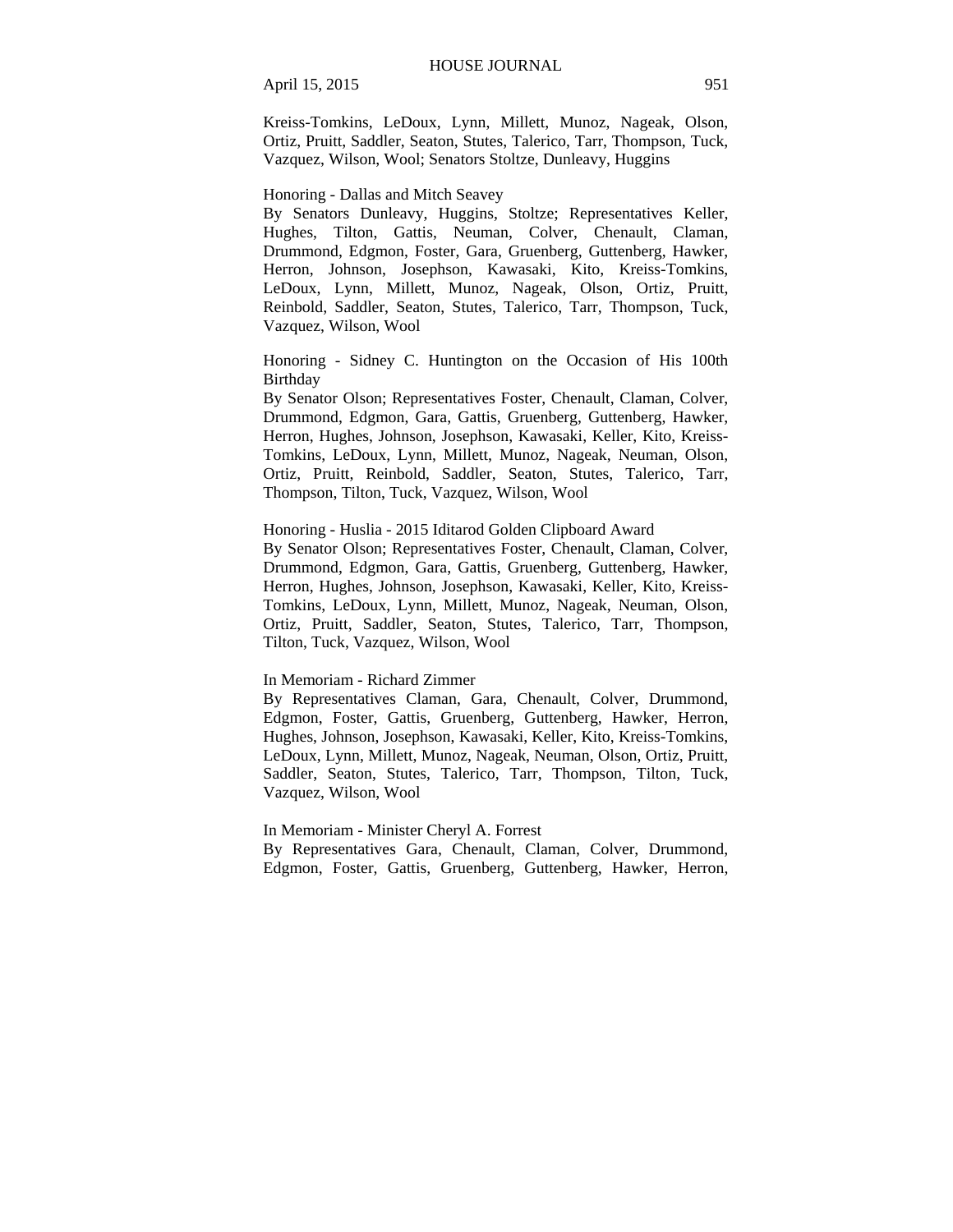Hughes, Johnson, Josephson, Kawasaki, Keller, Kito, Kreiss-Tomkins, LeDoux, Lynn, Millett, Munoz, Nageak, Neuman, Olson, Ortiz, Pruitt, Saddler, Seaton, Stutes, Talerico, Tarr, Thompson, Tilton, Tuck, Vazquez, Wilson, Wool; Senator Gardner

## In Memoriam - Alice McKee

By Senator Coghill; Representatives Wilson, Chenault, Claman, Colver, Drummond, Edgmon, Foster, Gara, Gattis, Gruenberg, Guttenberg, Hawker, Herron, Hughes, Johnson, Josephson, Kawasaki, Keller, Kito, Kreiss-Tomkins, LeDoux, Lynn, Millett, Munoz, Nageak, Neuman, Olson, Ortiz, Pruitt, Saddler, Seaton, Stutes, Talerico, Tarr, Thompson, Tilton, Tuck, Vazquez, Wool

### In Memoriam - Roberta Sheldon

By Senators Dunleavy, Huggins, Stoltze; Representatives Keller, Hughes, Tilton, Gattis, Neuman, Colver, Chenault, Claman, Drummond, Edgmon, Foster, Gara, Gruenberg, Guttenberg, Hawker, Herron, Johnson, Josephson, Kawasaki, Kito, Kreiss-Tomkins, LeDoux, Lynn, Millett, Munoz, Nageak, Olson, Ortiz, Pruitt, Saddler, Seaton, Stutes, Talerico, Tarr, Thompson, Tuck, Vazquez, Wilson, Wool

#### **RECONSIDERATION**

#### **HB 123**

Representative Millett brought up reconsideration of the vote on CSHB 123(JUD) (page 919).

The following was before the House in third reading:

#### CS FOR HOUSE BILL NO. 123(JUD)

"An Act establishing the Marijuana Control Board; relating to the powers and duties of the Marijuana Control Board; relating to the appointment, removal, and duties of the director of the Marijuana Control Board; relating to the Alcoholic Beverage Control Board; and providing for an effective date."

Representative Lynn moved and asked unanimous consent that CSHB 123(JUD) be returned to second reading for the specific purpose of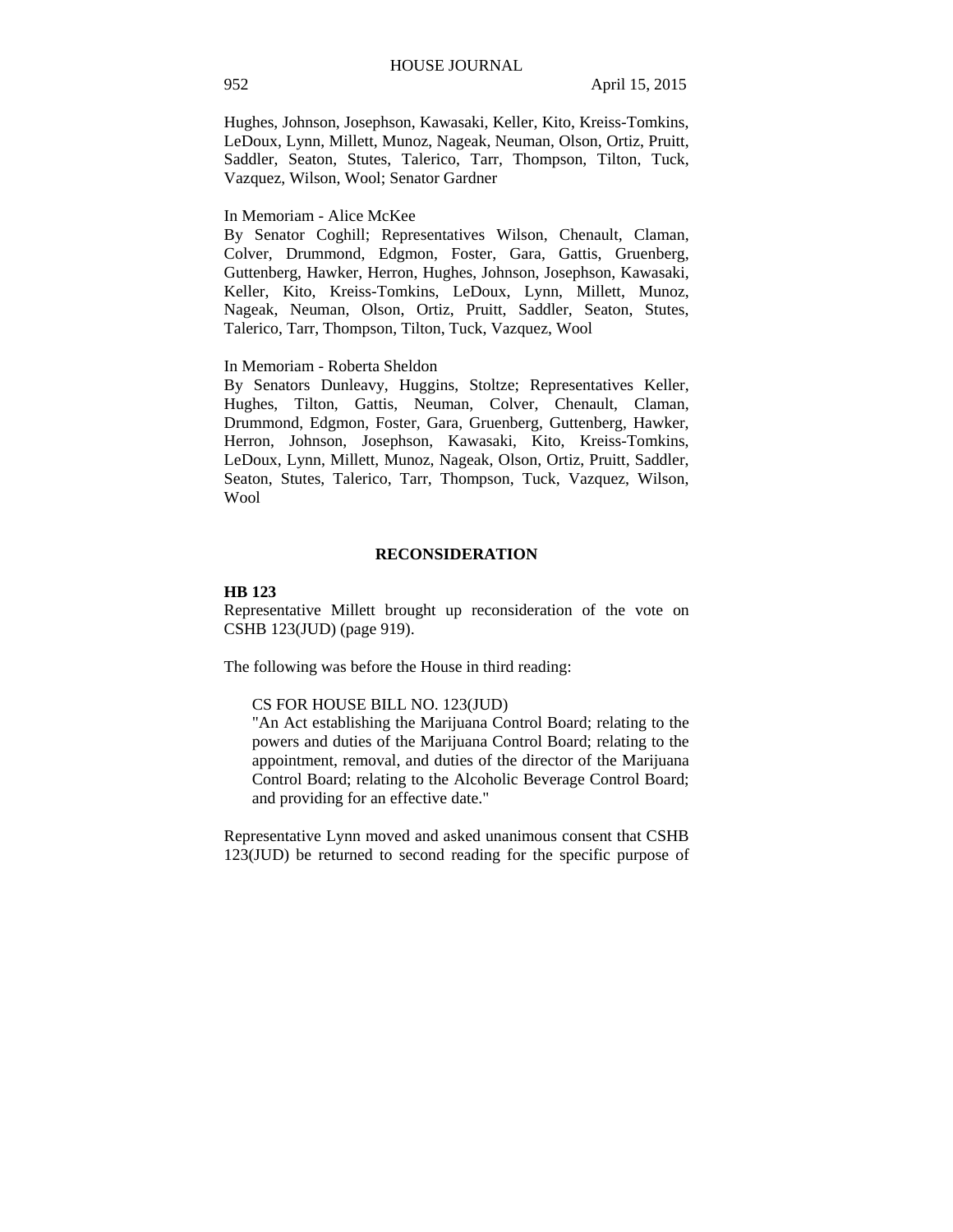considering Amendment No. 2. There being no objection, it was so ordered.

Amendment No. 2 was offered by Representatives Lynn, Saddler, Johnson, Tilton, Keller, Hawker, Pruitt, Vazquez, Talerico, Hughes, Tuck, Olson, Reinbold, Kito, Herron, and Gruenberg:

Page 6, following line 7:

Insert a new bill section to read:

"**\* Sec. 4.** AS 17.38.100 is amended by adding a new subsection to read:

(i) A marijuana establishment may not be registered under this chapter if a person who is an owner, officer, or agent of the marijuana establishment has been convicted of a felony and either

(1) less than five years have elapsed from the time of the person's conviction; or

(2) the person is currently on probation or parole for that felony."

Renumber the following bill sections accordingly.

Representative Lynn moved and asked unanimous consent that Amendment No. 2 be adopted.

Objection was heard and withdrawn. There being no further objection, Amendment No. 2 was adopted.

CSHB 123(JUD) am was automatically in third reading.

The question to be reconsidered: "Shall CSHB 123(JUD) am pass the House?" The roll was taken with the following result:

CSHB 123(JUD) am Third Reading Final Passage Reconsideration

### **YEAS: 36 NAYS: 4 EXCUSED: 0 ABSENT: 0**

Yeas: Chenault, Claman, Colver, Drummond, Edgmon, Foster, Gara, Gattis, Gruenberg, Guttenberg, Hawker, Herron, Johnson, Josephson,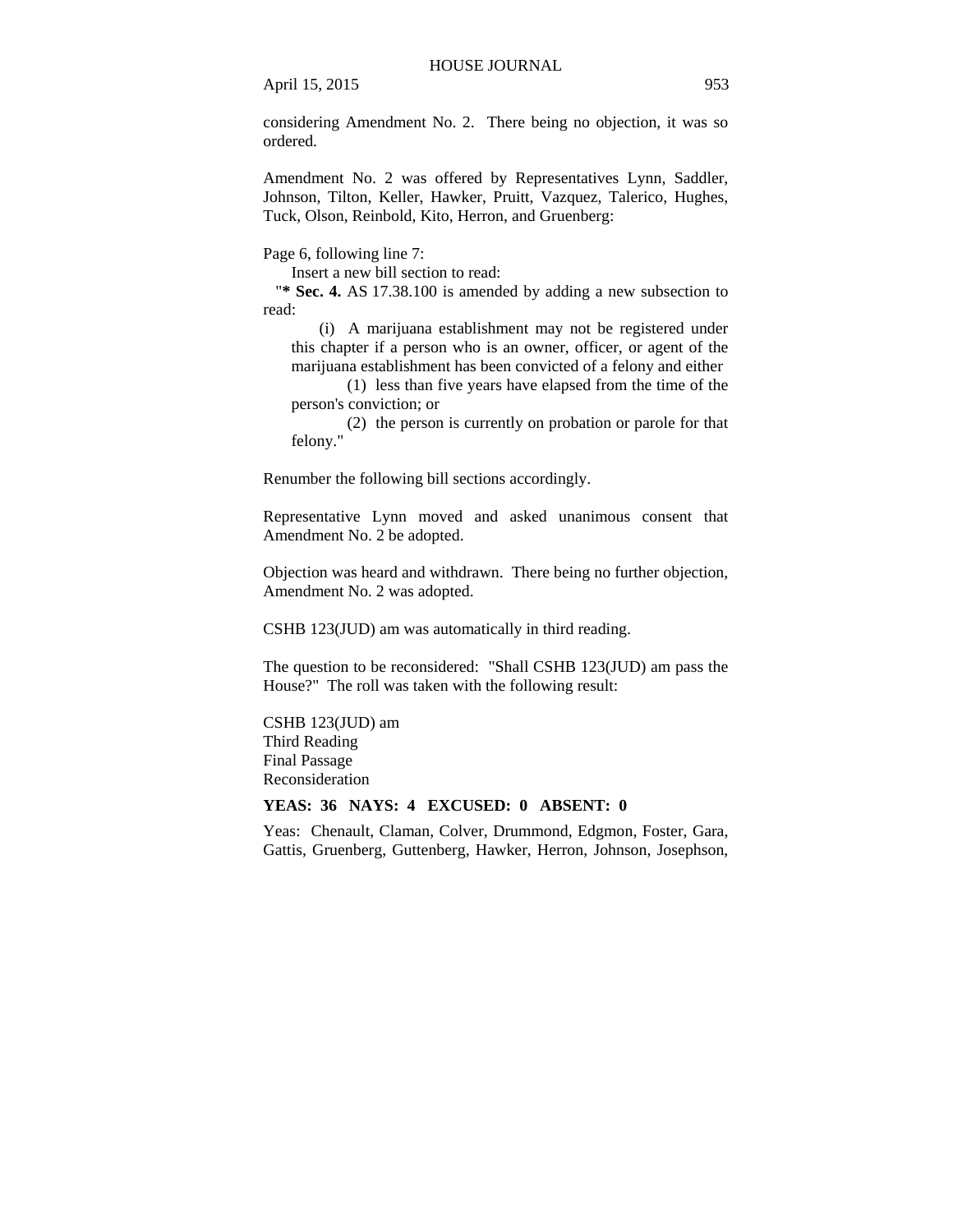Kawasaki, Keller, Kreiss-Tomkins, LeDoux, Lynn, Millett, Munoz, Nageak, Neuman, Ortiz, Pruitt, Reinbold, Saddler, Seaton, Stutes, Talerico, Tarr, Thompson, Tilton, Tuck, Vazquez, Wool

Nays: Hughes, Kito, Olson, Wilson

And so, CSHB 123(JUD) am passed the House on reconsideration.

Representative Millett moved and asked unanimous consent that the roll call on the passage of the bill be considered the roll call on the effective date clause. There being no objection, it was so ordered.

CSHB 123(JUD) am was referred to the Chief Clerk for engrossment.

The Speaker stated that, without objection, the House would revert to:

### **MESSAGES FROM THE SENATE**

#### **HB 4**

A message dated April 15, 2015, was read stating the Senate passed:

#### HOUSE BILL NO. 4

"An Act relating to automated external defibrillators."

HB 4 was referred to the Chief Clerk for enrollment.

#### **HJR 18**

A message dated April 15, 2015, was read stating the Senate passed CSHJR 18(RES) with the following amendment, and it is transmitted for consideration:

SENATE CS FOR CS FOR HOUSE JOINT RESOLUTION NO. 18(RES)

Urging the United States Congress to pass the Improved National Monument Designation Process Act.

CSHJR 18(RES) is under Unfinished Business.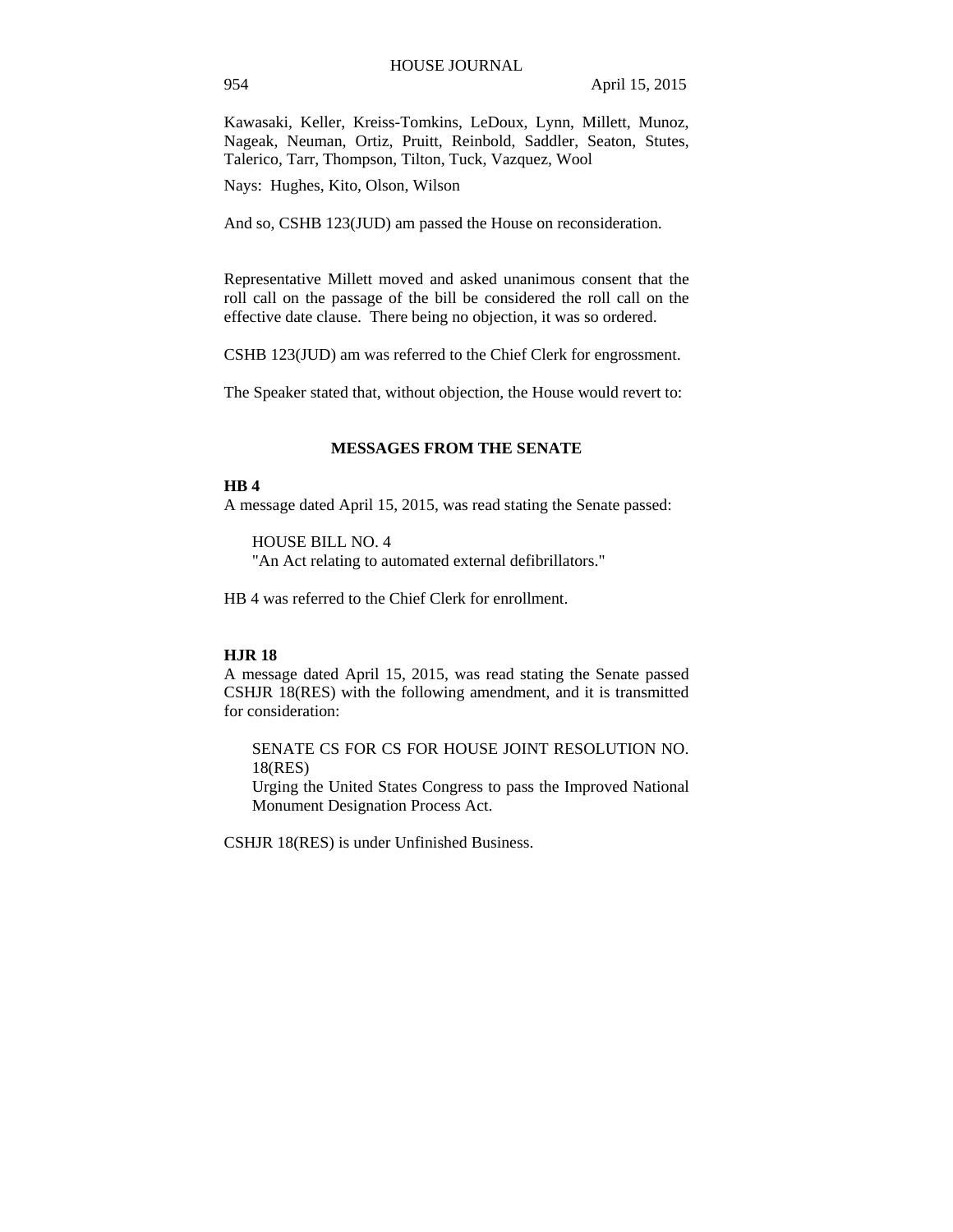#### **SJR 13**

A message dated April 15, 2015, was read stating the Senate adopted the Conference Committee report on CSSJR 13(RES) am H and CSSJR 13(RES), thus adopting:

## CS FOR SENATE JOINT RESOLUTION NO. 13(RES)

Supporting oil and gas exploration and development on the outer continental shelf offshore of the state; opposing attempts to prohibit future oil and gas development in the Beaufort and the Chukchi Seas, including the Hanna Shoal area; and requesting that the federal Administration cease and desist from restrictions that adversely affect active or future leases in high petroleum potential areas in the Beaufort and Chukchi Seas, including the Hanna Shoal area.

The report is under Unfinished Business.

A message dated April 15, 2015, was read stating the Senate passed the following, and they are transmitted for consideration:

### **FIRST READING AND REFERENCE OF SENATE BILLS**

#### **SB 15**

SPONSOR SUBSTITUTE FOR SENATE BILL NO. 15 by Senator COGHILL, entitled:

"An Act relating to the tax on policy year premiums for life insurance policies."

was read the first time and referred to the Labor & Commerce Committee.

#### **SB 34**

CS FOR SENATE BILL NO. 34(FIN) by the Senate Finance Committee, entitled:

"An Act relating to investment of the power cost equalization endowment fund; and providing for an effective date."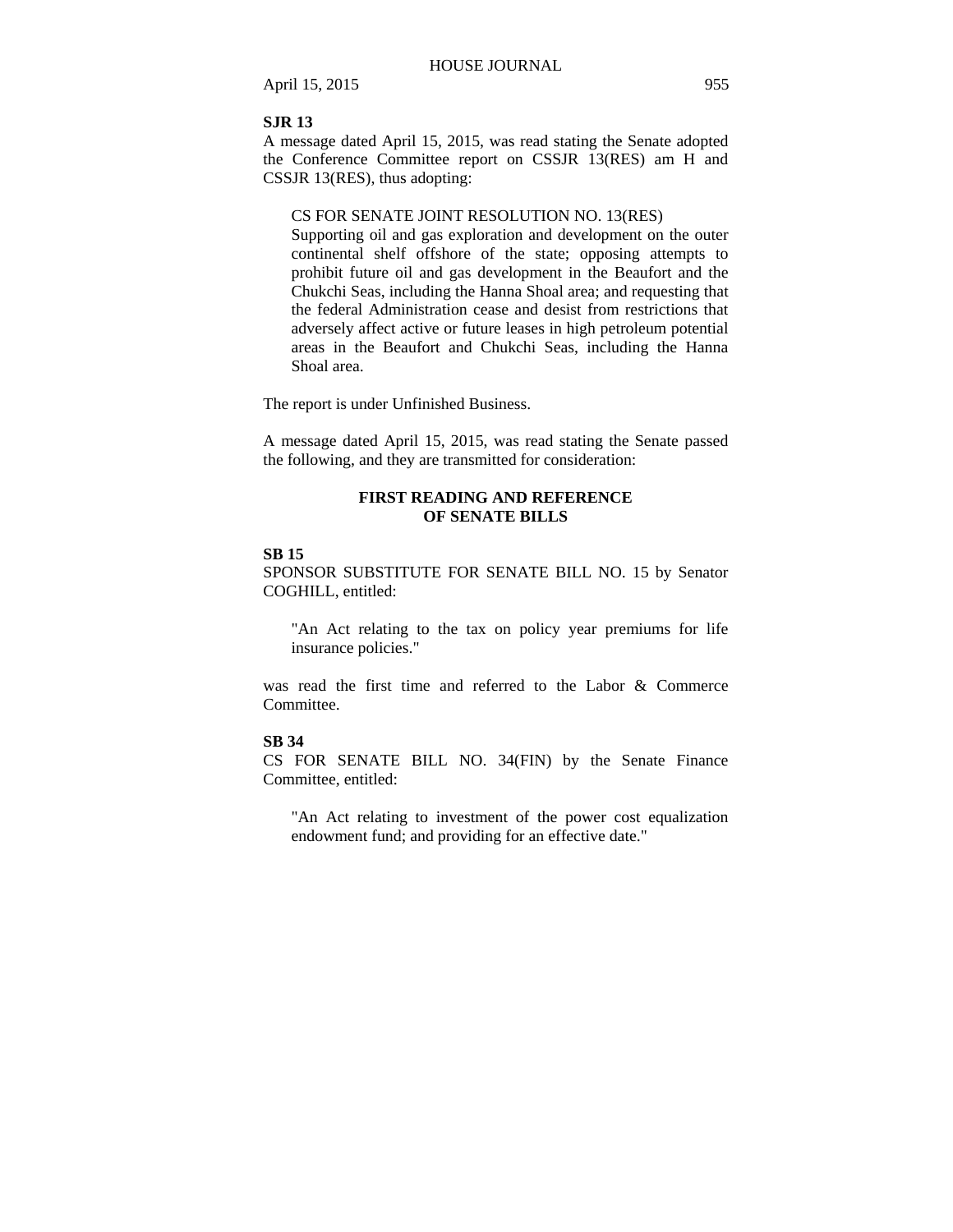was read the first time and referred to the Finance Committee.

## **CONSIDERATION OF THE FIRST SUPPLEMENTAL CALENDAR**

Representative Millett moved and asked unanimous consent that the House adopt the following First Supplemental Calendar:

HB 105-AIDEA: BONDS;PROGRAMS;LOANS;LNG PROJECT

There being no objection, it was so ordered.

### **SECOND READING OF HOUSE BILLS**

## **HB 105**

The following was read the second time:

### HOUSE BILL NO. 105

"An Act relating to the programs and bonds of the Alaska Industrial Development and Export Authority; related to the financing authorization through the Alaska Industrial Development and Export Authority of a liquefied natural gas production plant and natural gas energy projects and distribution systems in the state; amending and repealing bond authorizations granted to the Alaska Industrial Development and Export Authority; and providing for an effective date."

with the: Journal Page

| ENE RPT CS(ENE) 7DP            | 308 |
|--------------------------------|-----|
| FN1: ZERO(CED)                 | 309 |
| RES RPT CS(RES) NT 4DP 2NR 3AM | 821 |
| FN1: ZERO(CED)                 | 822 |
| FIN RPT CS(FIN) NT 7DP 3NR     | 938 |
| FN1: ZERO(CED)                 | 939 |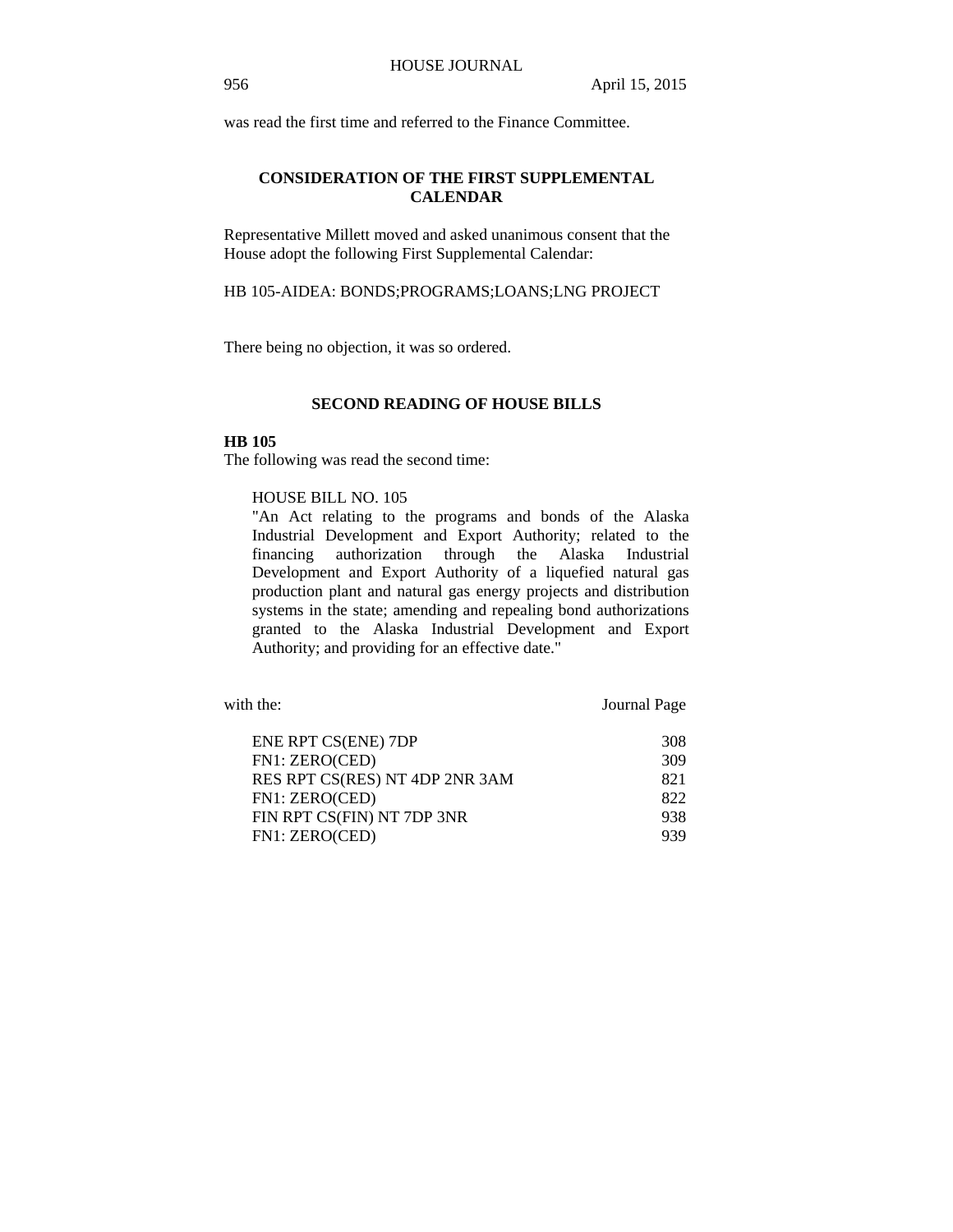Representative Millett moved and asked unanimous consent that the following committee substitute be adopted in lieu of the original bill:

## CS FOR HOUSE BILL NO. 105(FIN)

"An Act relating to the programs and bonds of the Alaska Industrial Development and Export Authority; relating to the Alaska Industrial Development and Export Authority sustainable energy transmission and supply development fund; requiring the Alaska Industrial Development and Export Authority to deliver to the legislature reports relating to the Interior energy project; relating to the financing authorization through the Alaska Industrial Development and Export Authority of a liquefied natural gas production plant and natural gas energy projects and distribution systems in the state; amending and repealing bond authorizations granted to the Alaska Industrial Development and Export Authority; authorizing the Alaska Industrial Development and Export Authority to issue bonds to finance the infrastructure and construction costs of the Sweetheart Lake hydroelectric project; authorizing the Alaska Industrial Development and Export Authority to issue bonds to finance the infrastructure and construction costs of rebuilding transmission between the Hope substation and Portage, rebuilding transmission between Powerline Pass to Indian, and the Eklutna hydroelectric transmission system upgrade project; relating to legislative approval for loans from the power project fund to the City of King Cove; and providing for an effective date."

There being no objection, it was so ordered.

Representative Millett moved and asked unanimous consent that CSHB 105(FIN) be considered engrossed, advanced to third reading, and placed on final passage. There being no objection, it was so ordered.

CSHB 105(FIN) was read the third time.

The question being: "Shall CSHB 105(FIN) pass the House?" The roll was taken with the following result: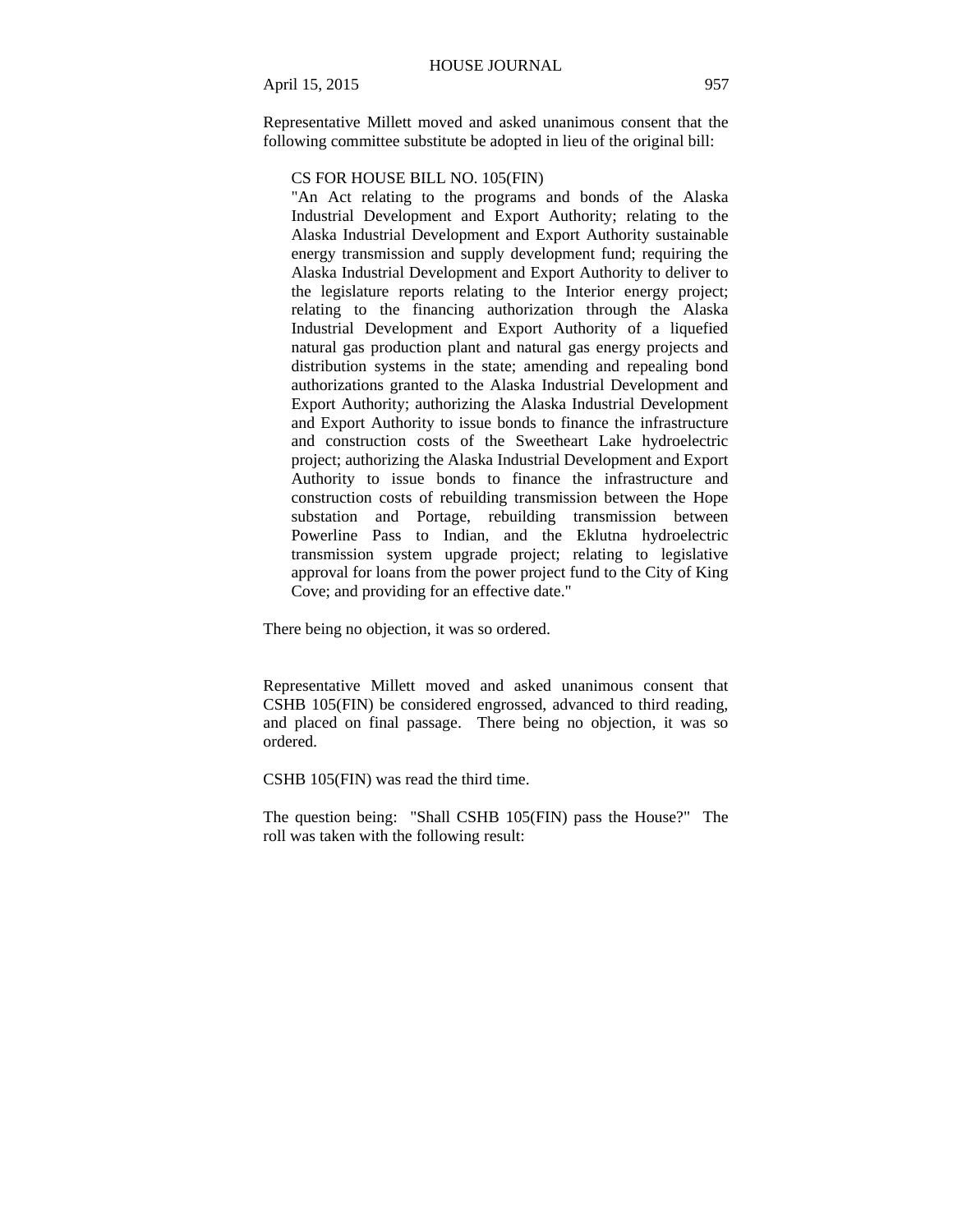CSHB 105(FIN) Third Reading Final Passage

### **YEAS: 37 NAYS: 2 EXCUSED: 0 ABSENT: 1**

Yeas: Chenault, Claman, Colver, Drummond, Edgmon, Gara, Gattis, Gruenberg, Guttenberg, Hawker, Herron, Hughes, Johnson, Josephson, Kawasaki, Keller, Kito, Kreiss-Tomkins, LeDoux, Lynn, Millett, Munoz, Nageak, Neuman, Ortiz, Pruitt, Reinbold, Saddler, Seaton, Stutes, Talerico, Tarr, Thompson, Tilton, Tuck, Wilson, Wool

Nays: Olson, Vazquez

Absent: Foster

And so, CSHB 105(FIN) passed the House.

Representative Millett moved and asked unanimous consent that the roll call on the passage of the bill be considered the roll call on the effective date clause. There being no objection, it was so ordered.

CSHB 105(FIN) was referred to the Chief Clerk for engrossment.

The Speaker stated that, without objection, the House would revert to:

#### **MESSAGES FROM THE GOVERNOR**

A letter dated April 15, 2015, was read stating that, in accordance with art. III, sec. 26, Constitution of the State of Alaska [and AS 39.05.080], the Governor submits the following name for legislative confirmation of appointment to the position noted.

The Speaker referred the following to the Education Committee:

#### **Board of Education and Early Development**

| John T. Harmon – Palmer |                        |  |
|-------------------------|------------------------|--|
| Appointed: 4/15/2015    | Term Expires: 3/1/2020 |  |

A resume for the appointment is on file in the Chief Clerk's office.

The House advanced to: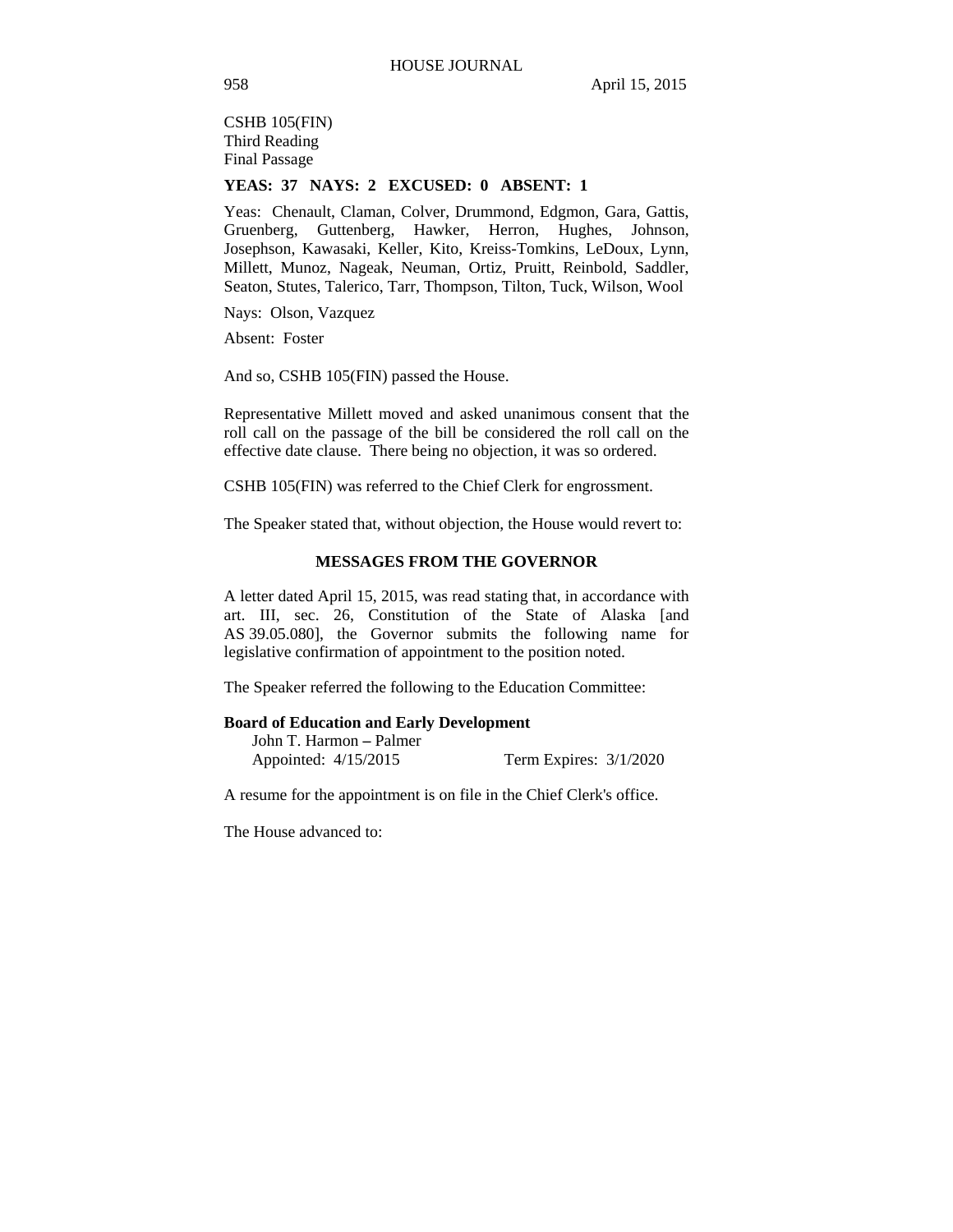## **UNFINISHED BUSINESS**

#### **SJR 13**

Representative Millett moved and asked unanimous consent that the House consider the Conference Committee report (page 940) on CSSJR 13(RES) am H and CSSJR 13(RES). There being no objection, it was so ordered.

Representative Millett moved that the House adopt the Conference Committee report, thus adopting the following:

### CS FOR SENATE JOINT RESOLUTION NO. 13(RES)

Supporting oil and gas exploration and development on the outer continental shelf offshore of the state; opposing attempts to prohibit future oil and gas development in the Beaufort and the Chukchi Seas, including the Hanna Shoal area; and requesting that the federal Administration cease and desist from restrictions that adversely affect active or future leases in high petroleum potential areas in the Beaufort and Chukchi Seas, including the Hanna Shoal area.

The question being: "Shall the House adopt the report?" The roll was taken with the following result:

#### CSSJR 13(RES)

Adopt Conference Committee Report

## **YEAS: 23 NAYS: 14 EXCUSED: 0 ABSENT: 3**

Yeas: Chenault, Colver, Edgmon, Foster, Gattis, Hawker, Herron, Hughes, Johnson, Keller, LeDoux, Lynn, Millett, Munoz, Nageak, Olson, Pruitt, Saddler, Seaton, Stutes, Talerico, Tilton, Vazquez

Nays: Claman, Drummond, Gara, Gruenberg, Guttenberg, Josephson, Kawasaki, Kito, Kreiss-Tomkins, Ortiz, Tarr, Tuck, Wilson, Wool

Absent: Neuman, Reinbold, Thompson

And so, the House adopted CSSJR 13(RES).

The Chief Clerk notified the Senate.

The Senate adopted the Conference Committee report (page 955).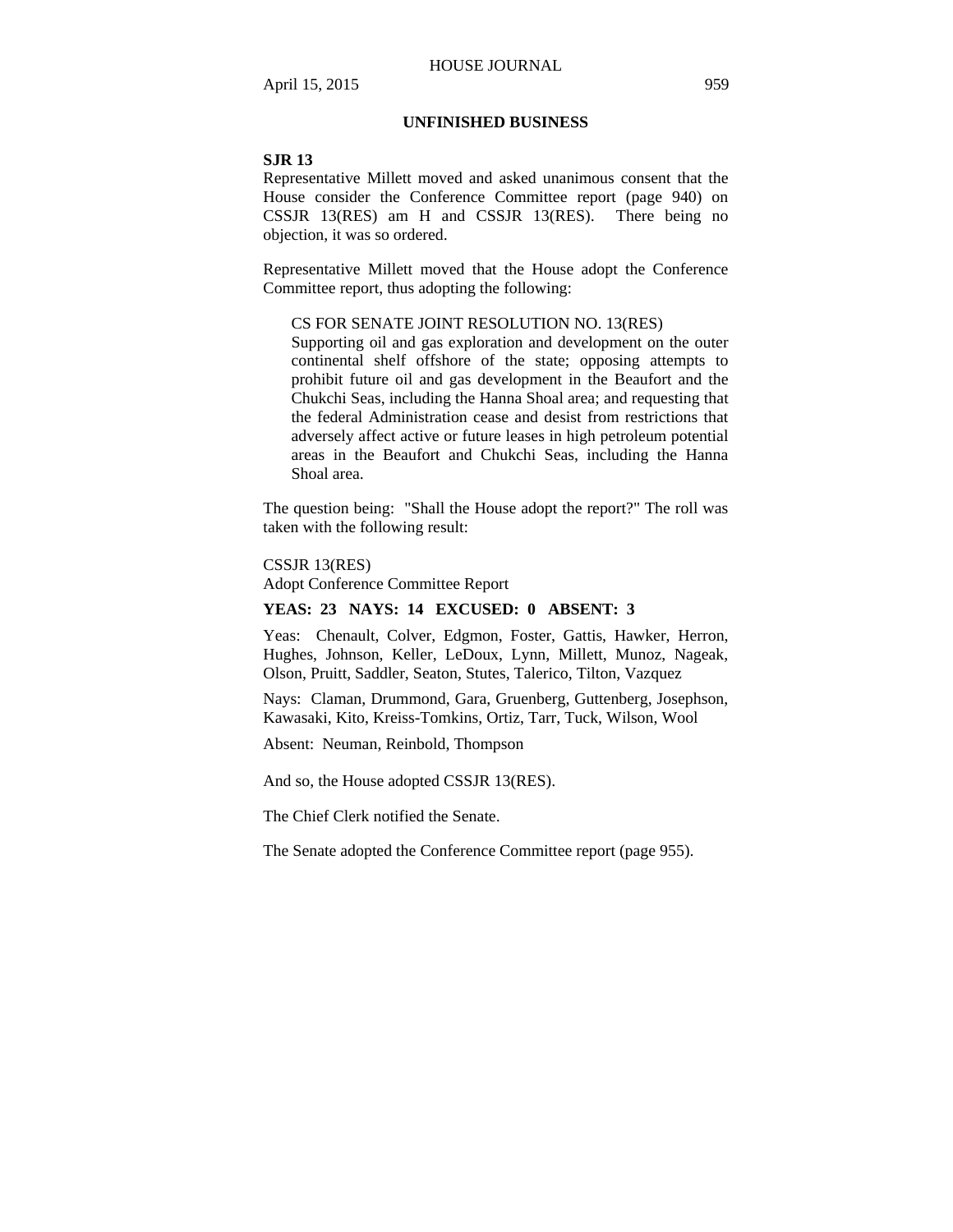## **CONCUR IN SENATE AMENDMENTS**

### **HCR 3**

Representative Millett moved and asked unanimous consent that the House consider the Senate message (page 934) on the following:

CS FOR HOUSE CONCURRENT RESOLUTION NO. 3(RLS) Urging the governor and the attorney general to pursue all legal and legislative options to open the coastal plain of the Arctic National Wildlife Refuge and areas of the Chukchi and Beaufort Seas to oil and gas exploration, development, and production.

and

SENATE CS FOR CS FOR HOUSE CONCURRENT RESOLUTION NO. 3(JUD) am S

Urging the governor and the attorney general to pursue all legal and legislative options to open the coastal plain of the Arctic National Wildlife Refuge and areas of the Chukchi and Beaufort Seas to oil and gas exploration, development, and production; and urging the governor and the Legislative Budget and Audit Committee to work with the United States Congress to enact measures necessary to prevent President Barack Obama and federal agencies from implementing regulations that place landscape characteristic restrictions on the Arctic National Wildlife Refuge that are equivalent to the restrictions placed on land given a wilderness designation.

There being no objection, it was so ordered.

Representative Millett moved that the House concur in the Senate amendment to CSHCR 3(RLS), thus adopting SCS CSHCR 3(JUD) am S, and recommended that the members vote yes.

The question being: "Shall the House concur in the Senate amendment to CSHCR 3(RLS)?" The roll was taken with the following result: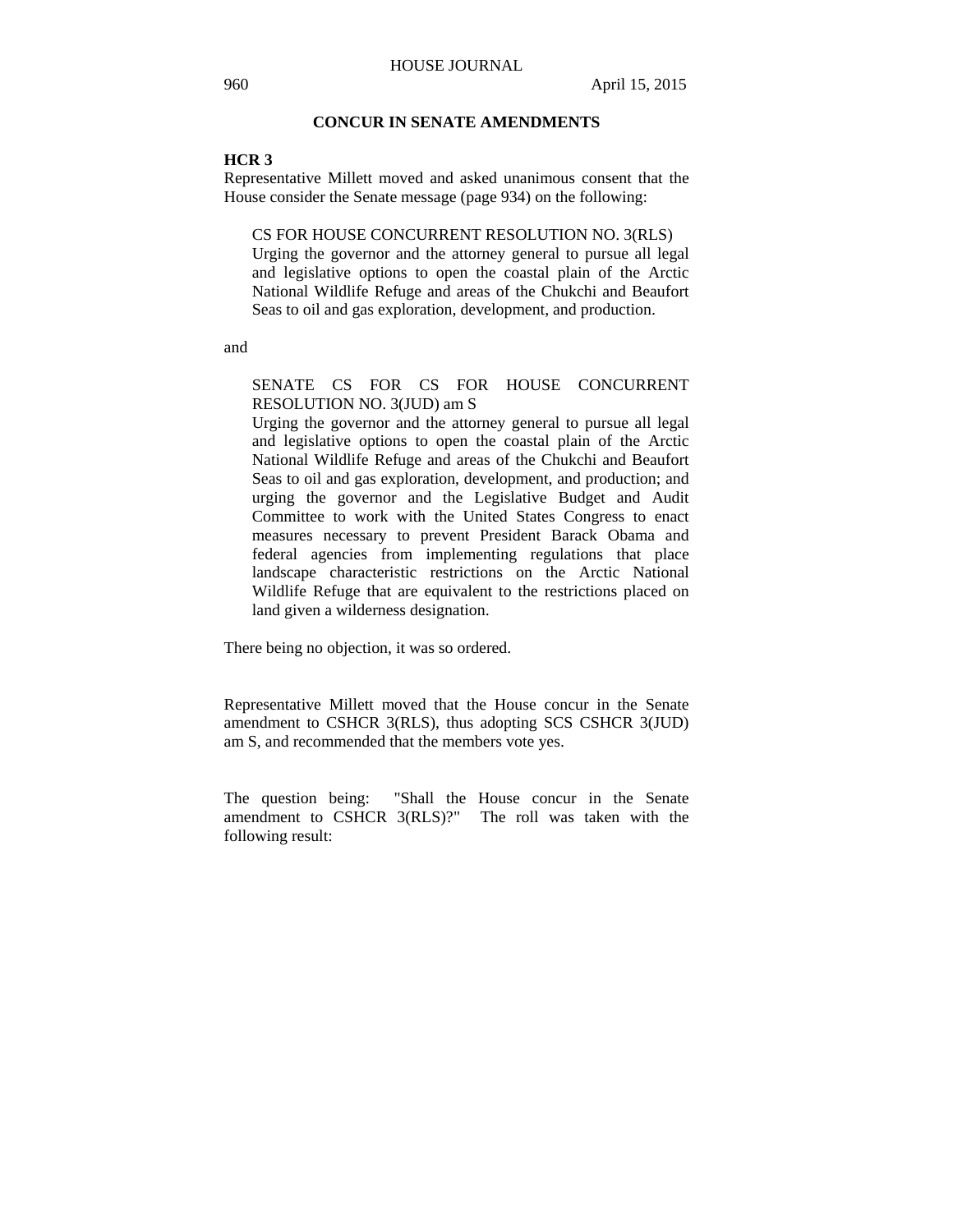### SCS CSHCR 3(JUD) am S Concur

### **YEAS: 37 NAYS: 0 EXCUSED: 0 ABSENT: 3**

Yeas: Chenault, Claman, Colver, Drummond, Edgmon, Foster, Gara, Gattis, Gruenberg, Guttenberg, Hawker, Herron, Hughes, Johnson, Josephson, Kawasaki, Keller, Kito, Kreiss-Tomkins, LeDoux, Lynn, Millett, Munoz, Nageak, Olson, Ortiz, Pruitt, Saddler, Seaton, Stutes, Talerico, Tarr, Tilton, Tuck, Vazquez, Wilson, Wool

Absent: Neuman, Reinbold, Thompson

And so, the House concurred in the Senate amendment.

The Chief Clerk notified the Senate.

SCS CSHCR 3(JUD) am S was referred to the Chief Clerk for enrollment.

### **HB 5**

Representative Millett moved and asked unanimous consent that the House consider the Senate message (page 935) on the following:

HOUSE BILL NO. 5

"An Act relating to the persons who may be appointed conservators of a protected person."

and

SENATE CS FOR HOUSE BILL NO. 5(JUD)

"An Act relating to the persons who may be appointed guardians of incapacitated persons or conservators of protected persons."

(SCR 11 - title change resolution)

There being no objection, it was so ordered.

Representative Millett moved that the House concur in the Senate amendment to HB 5, thus adopting SCS HB 5(JUD), and recommended that the members vote yes.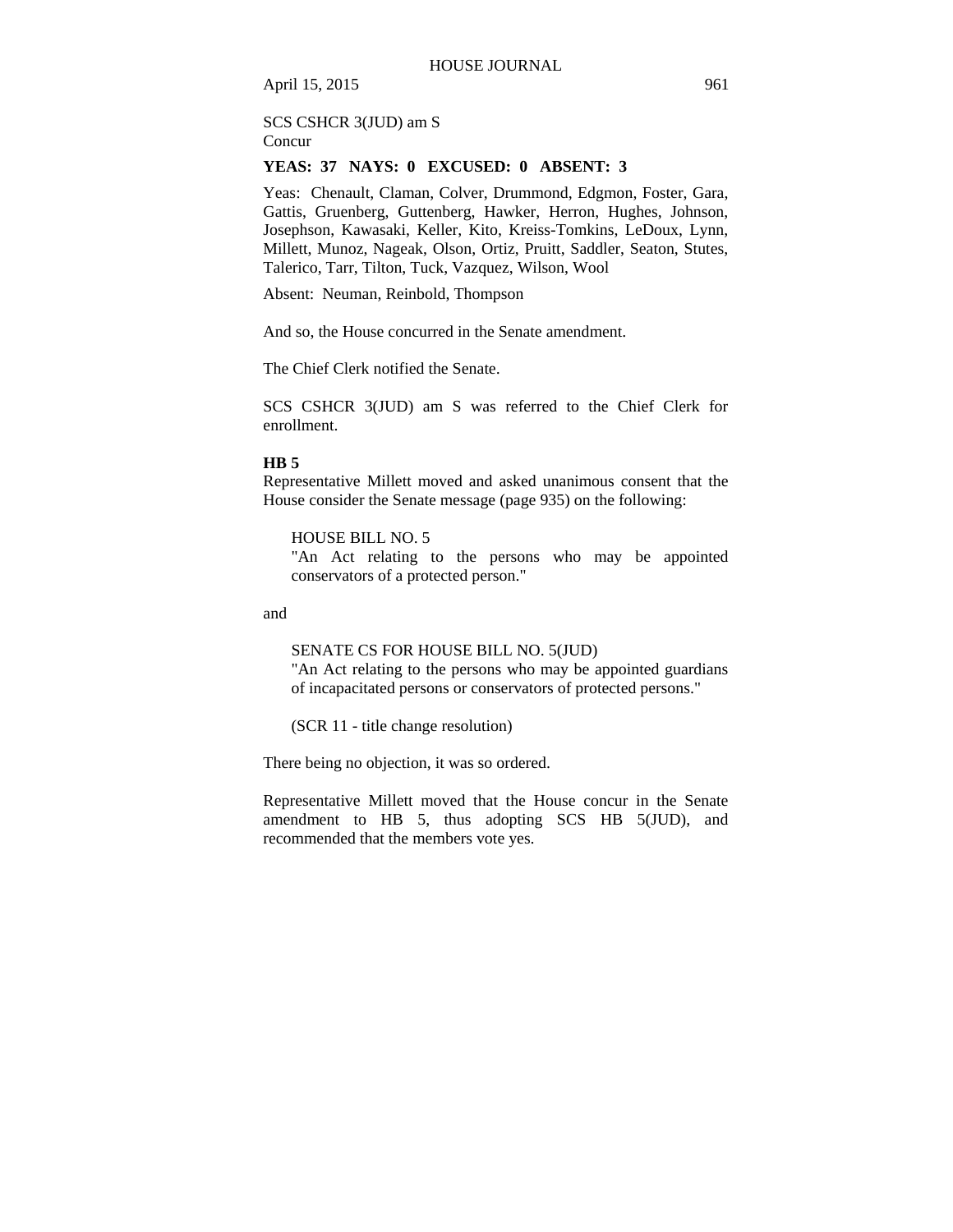The question being: "Shall the House concur in the Senate amendment to HB 5?" The roll was taken with the following result:

SCS HB 5(JUD)

Concur

## **YEAS: 36 NAYS: 0 EXCUSED: 0 ABSENT: 4**

Yeas: Chenault, Claman, Colver, Drummond, Edgmon, Foster, Gattis, Gruenberg, Guttenberg, Hawker, Herron, Hughes, Johnson, Josephson, Kawasaki, Keller, Kito, Kreiss-Tomkins, LeDoux, Lynn, Millett, Munoz, Nageak, Olson, Ortiz, Pruitt, Saddler, Seaton, Stutes, Talerico, Tarr, Tilton, Tuck, Vazquez, Wilson, Wool

Absent: Gara, Neuman, Reinbold, Thompson

And so, the House concurred in the Senate amendment.

The Chief Clerk notified the Senate.

SCS HB 5(JUD) was referred to the Chief Clerk for enrollment.

### **SPECIAL ORDER OF BUSINESS**

### **SCR 11**

Representative Millett moved and asked unanimous consent that the following be taken up as a Special Order of Business:

#### SENATE CONCURRENT RESOLUTION NO. 11

Suspending Rules 24(c), 35, 41(b), and 42(e), Uniform Rules of the Alaska State Legislature, concerning House Bill No. 5, relating to the persons who may be appointed conservators of a protected person.

There being no objection, it was so ordered.

The question being: "Shall SCR 11 pass the House?" The roll was taken with the following result:

SCR 11 Special Order of Business

**YEAS: 36 NAYS: 0 EXCUSED: 0 ABSENT: 4**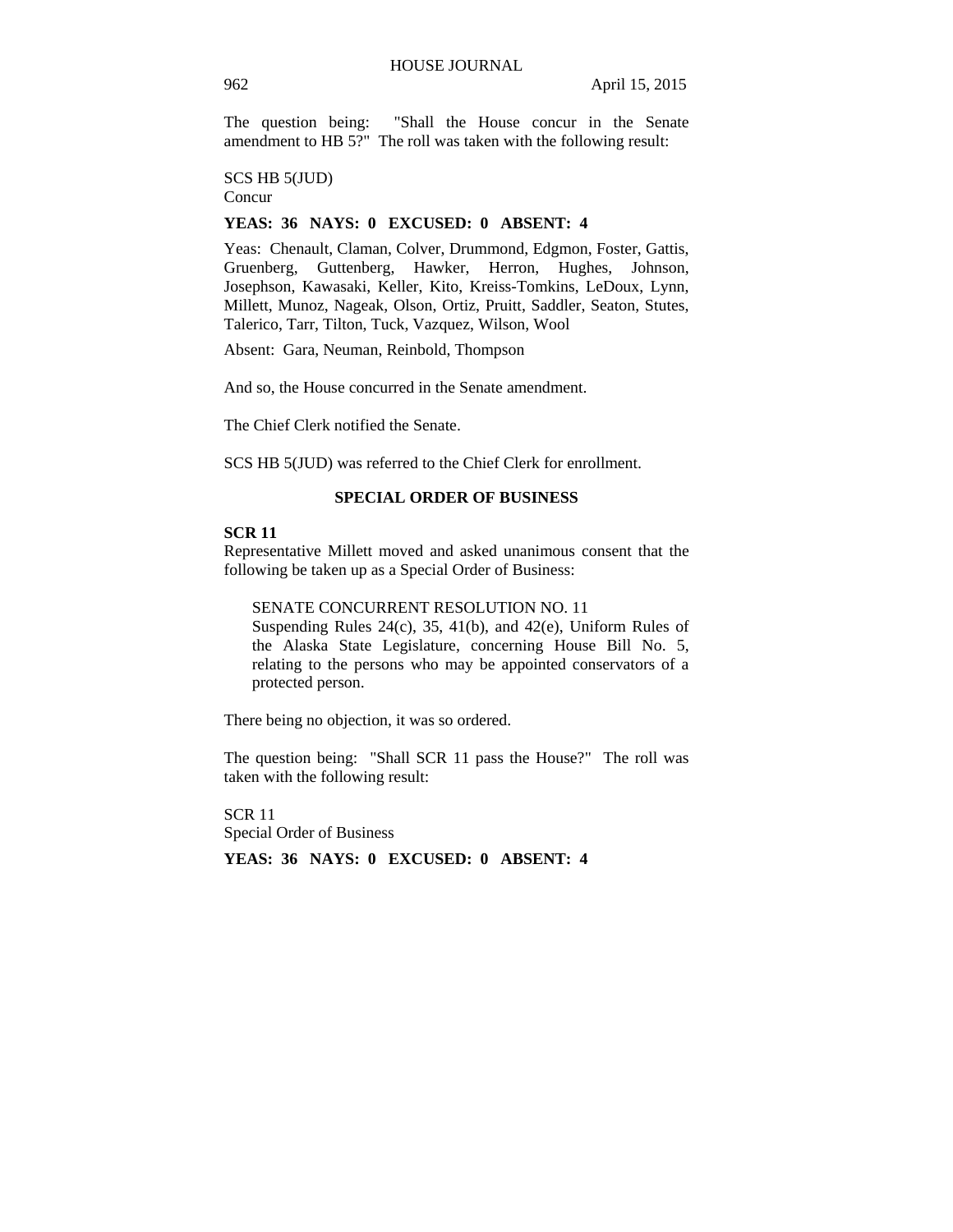Yeas: Chenault, Claman, Colver, Drummond, Edgmon, Foster, Gattis, Gruenberg, Guttenberg, Hawker, Herron, Hughes, Johnson, Josephson, Kawasaki, Keller, Kito, Kreiss-Tomkins, LeDoux, Lynn, Millett, Munoz, Nageak, Olson, Ortiz, Pruitt, Saddler, Seaton, Stutes, Talerico, Tarr, Tilton, Tuck, Vazquez, Wilson, Wool

Absent: Gara, Neuman, Reinbold, Thompson

And so, SCR 11 passed the House, was signed by the Speaker and Chief Clerk, and returned to the Senate.

## **CONCUR IN SENATE AMENDMENTS**

### **HJR 18**

Representative Millett moved and asked unanimous consent that the House consider the Senate message (page 954) on the following:

CS FOR HOUSE JOINT RESOLUTION NO. 18(RES) Urging the United States Congress to pass the Improved National Monument Designation Process Act.

and

SENATE CS FOR CS FOR HOUSE JOINT RESOLUTION NO. 18(RES) (same title)

There being no objection, it was so ordered.

Representative Millett moved that the House concur in the Senate amendment to CSHJR 18(RES), thus adopting SCS CSHJR 18(RES), and recommended that the members vote yes.

The question being: "Shall the House concur in the Senate amendment to CSHJR 18(RES)?" The roll was taken with the following result:

SCS CSHJR 18(RES) Concur **YEAS: 29 NAYS: 7 EXCUSED: 0 ABSENT: 4**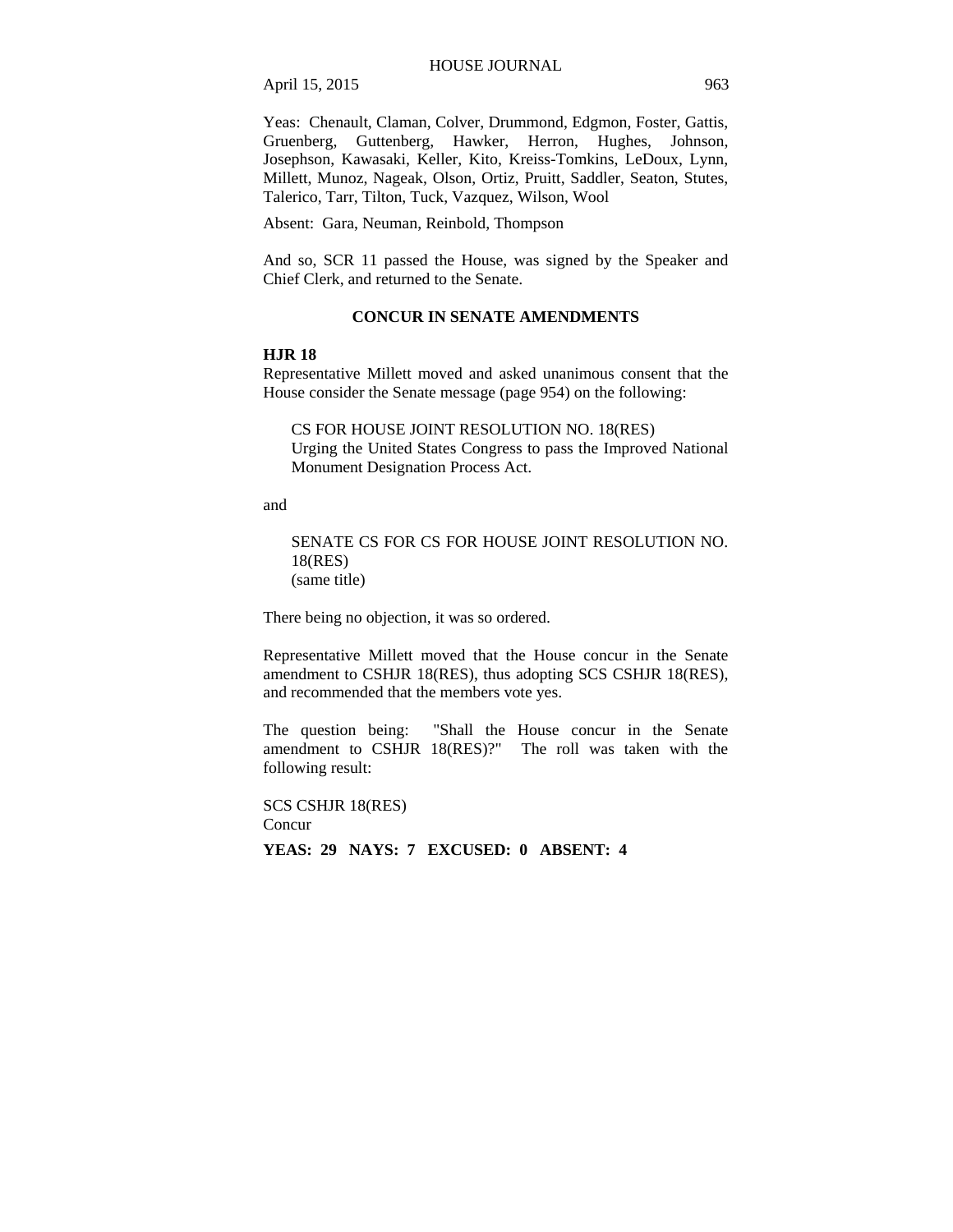Yeas: Chenault, Colver, Edgmon, Foster, Gattis, Gruenberg, Hawker, Herron, Hughes, Johnson, Kawasaki, Keller, Kreiss-Tomkins, LeDoux, Lynn, Millett, Munoz, Nageak, Olson, Ortiz, Pruitt, Saddler, Seaton, Stutes, Talerico, Tilton, Vazquez, Wilson, Wool

Nays: Claman, Drummond, Guttenberg, Josephson, Kito, Tarr, Tuck

Absent: Gara, Neuman, Reinbold, Thompson

And so, the House concurred in the Senate amendment.

The Chief Clerk notified the Senate.

SCS CSHJR 18(RES) was referred to the Chief Clerk for enrollment.

#### **UNFINISHED BUSINESS**

### **HB 137**

Representative Colver moved and asked unanimous consent that the House rescind previous action in failing to adopt the letter of intent (page 947) for the following:

### CS FOR HOUSE BILL NO. 137(FIN) am

"An Act raising certain fees related to sport fishing, hunting, and trapping; relating to the fish and game fund; providing for the repeal of the sport fishing surcharge and sport fishing facility revenue bonds; replacing the permanent sport fishing, hunting, or trapping identification card for certain residents with an identification card valid for three years; relating to hunting and fishing by proxy; relating to fish and game conservation decals; raising the age of eligibility for a sport fishing, hunting, or trapping license exemption for state residents; raising the age at which a state resident is required to obtain a license for sport fishing, hunting, or trapping; and providing for an effective date."

There being no objection, it was so ordered.

Representative Colver moved that the House adopt the letter of intent (page 947).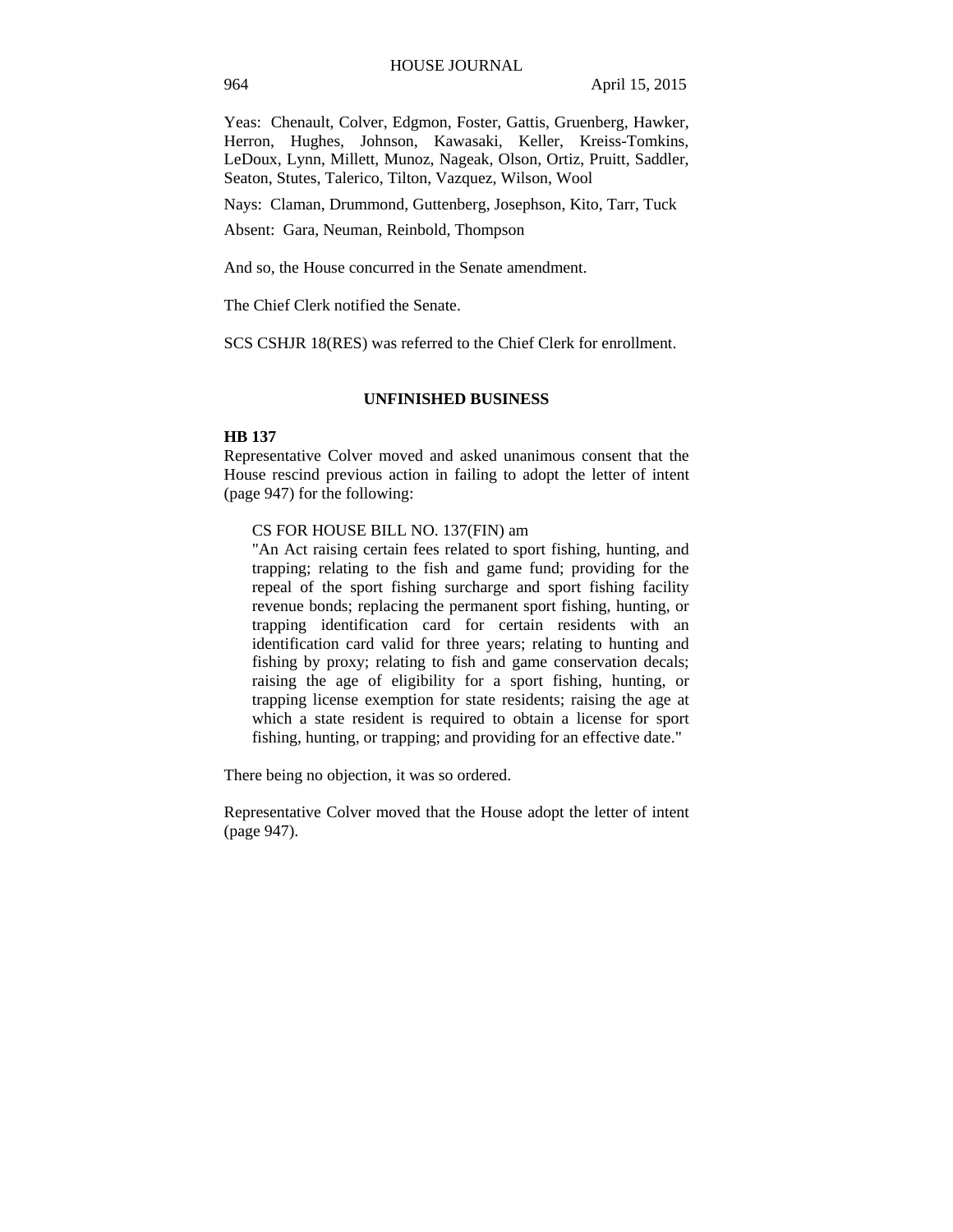The question being: "Shall the House adopt the letter of intent?" The roll was taken with the following result:

CSHB 137(FIN) am Letter of Intent

### **YEAS: 24 NAYS: 12 EXCUSED: 0 ABSENT: 4**

Yeas: Chenault, Colver, Foster, Gattis, Herron, Hughes, Johnson, Josephson, Kawasaki, Keller, LeDoux, Lynn, Millett, Munoz, Nageak, Olson, Pruitt, Saddler, Seaton, Talerico, Tilton, Vazquez, Wilson, Wool

Nays: Claman, Drummond, Edgmon, Gruenberg, Guttenberg, Hawker, Kito, Kreiss-Tomkins, Ortiz, Stutes, Tarr, Tuck

Absent: Gara, Neuman, Reinbold, Thompson

And so, the House letter of intent was adopted.

### **HJR 18**

Representatives Hughes, Herron, Gattis, Thompson, Neuman, Vazquez, Talerico, Saddler, LeDoux, and Colver added as cosponsors to:

## SENATE CS FOR CS FOR HOUSE JOINT RESOLUTION NO. 18(RES)

Urging the United States Congress to pass the Improved National Monument Designation Process Act.

#### **ENGROSSMENT**

#### **HB 105**

CSHB 105(FIN) was engrossed, signed by the Speaker and Chief Clerk, and transmitted to the Senate for consideration.

### **HB 123**

CSHB 123(JUD) am was engrossed, signed by the Speaker and Chief Clerk, and transmitted to the Senate for consideration.

### **HB 137**

CSHB 137(FIN) am was engrossed, signed by the Speaker and Chief Clerk, and transmitted with a House letter of intent to the Senate for consideration.